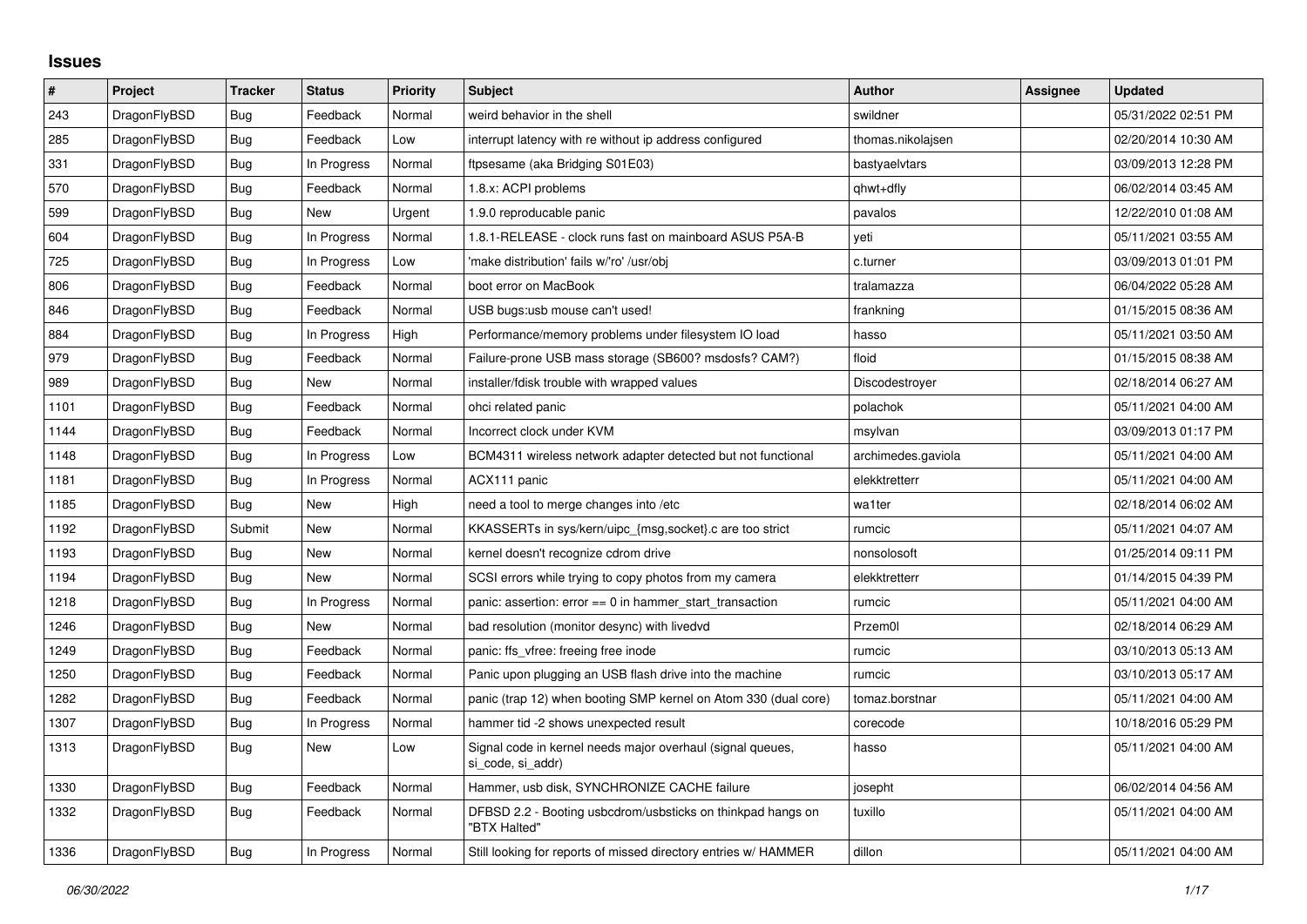| $\#$ | Project      | <b>Tracker</b> | <b>Status</b> | <b>Priority</b> | Subject                                                                                                                                                   | <b>Author</b> | Assignee | <b>Updated</b>      |
|------|--------------|----------------|---------------|-----------------|-----------------------------------------------------------------------------------------------------------------------------------------------------------|---------------|----------|---------------------|
| 1368 | DragonFlyBSD | <b>Bug</b>     | In Progress   | Normal          | suspend signal race?                                                                                                                                      | qhwt+dfly     |          | 05/11/2021 03:51 AM |
| 1387 | DragonFlyBSD | <b>Bug</b>     | Feedback      | Normal          | zero-size malloc and ps: kvm_getprocs: Bad address                                                                                                        | qhwt+dfly     |          | 05/11/2021 04:00 AM |
| 1398 | DragonFlyBSD | Submit         | In Progress   | Normal          | hdestroy(3) restricts hash key to point to malloc'ed space                                                                                                | Anonymous     |          | 08/20/2021 04:06 PM |
| 1429 | DragonFlyBSD | <b>Bug</b>     | Feedback      | Normal          | vkernel bug - "mfree: m->m_nextpkt != NULL"                                                                                                               | dillon        |          | 05/11/2021 04:00 AM |
| 1448 | DragonFlyBSD | Bug            | Feedback      | Normal          | panic: assertion: _tp->tt_msg->tt_cpuid == mycpuid in<br>tcp_callout_active tcp_output tcp_usr_send netmsg_pru_send<br>netmsg_service tcpmsg_service_loop | dillon        |          | 05/11/2021 04:00 AM |
| 1454 | DragonFlyBSD | <b>Bug</b>     | Feedback      | Normal          | Unable to boot from external USB DVD drive                                                                                                                | elekktretterr |          | 05/11/2021 04:01 AM |
| 1456 | DragonFlyBSD | <b>Bug</b>     | Feedback      | Normal          | Microsoft wireless desktop problems                                                                                                                       | elekktretterr |          | 01/15/2015 08:34 AM |
| 1463 | DragonFlyBSD | <b>Bug</b>     | New           | Normal          | Mountroot before drives are initialized                                                                                                                   | elekktretterr |          | 12/07/2010 01:30 PM |
| 1481 | DragonFlyBSD | <b>Bug</b>     | Feedback      | Normal          | panic: assertion: kva_p(buf) in soopt_from_kbuf (after ipfw pipe<br>show, 2.2.1-R)                                                                        | combiner      |          | 05/11/2021 04:01 AM |
| 1486 | DragonFlyBSD | Bug            | Feedback      | Normal          | Interrupt storm related to SATA DVD device                                                                                                                | hasso         |          | 05/11/2021 04:01 AM |
| 1489 | DragonFlyBSD | Bug            | Feedback      | Normal          | panic: ufs dirbad: bad dir                                                                                                                                | rumcic        |          | 03/10/2013 04:34 AM |
| 1502 | DragonFlyBSD | <b>Bug</b>     | In Progress   | Normal          | Lock while deleting files from nohistory HAMMER directories                                                                                               | hasso         |          | 03/10/2013 04:28 AM |
| 1521 | DragonFlyBSD | Bug            | Feedback      | Normal          | amd64 2.4 livecd won't mount root at boot                                                                                                                 | bolapara      |          | 01/28/2018 03:45 AM |
| 1525 | DragonFlyBSD | <b>Bug</b>     | New           | Normal          | boehm-gc problems                                                                                                                                         | hasso         |          | 10/13/2012 07:13 PM |
| 1559 | DragonFlyBSD | Bug            | New           | Normal          | kernel trap                                                                                                                                               | phma          |          | 11/27/2021 08:43 AM |
| 1560 | DragonFlyBSD | <b>Bug</b>     | Feedback      | Normal          | Unable to modify partition table on ThinkPad T61p during install                                                                                          | rehsack       |          | 01/15/2015 08:57 AM |
| 1563 | DragonFlyBSD | <b>Bug</b>     | Feedback      | Normal          | reset(1) doesn't reset terminal to the defaults                                                                                                           | hasso         |          | 03/10/2013 04:17 AM |
| 1577 | DragonFlyBSD | <b>Bug</b>     | Feedback      | Normal          | panic: assertion: leaf->base.obj_id == ip->obj_id in<br>hammer_ip_delete_range                                                                            | qhwt+dfly     |          | 05/11/2021 04:01 AM |
| 1580 | DragonFlyBSD | Bug            | Feedback      | Normal          | Panic (Fatal trap 12: page fault while in kernel mode) while playing<br>with pf and netif names                                                           | rumcic        |          | 12/21/2018 01:21 AM |
| 1591 | DragonFlyBSD | <b>Bug</b>     | Feedback      | Normal          | Lenovo X301 hangs with AHCI Driver CMD TIMEOUT<br>STS=d0 <bsy></bsy>                                                                                      | eocallaghan   |          | 05/11/2021 04:05 AM |
| 1592 | DragonFlyBSD | Bug            | Feedback      | Normal          | AcpiOSUnmapMemory: Warning, deallocation did not track<br>allocation.                                                                                     | eocallaghan   |          | 06/02/2014 07:45 AM |
| 1594 | DragonFlyBSD | Bug            | <b>New</b>    | Normal          | Kernel panic during boot from Live CD on Dell E6400                                                                                                       | bodie         |          | 05/11/2021 03:54 AM |
| 1613 | DragonFlyBSD | Bug            | Feedback      | Normal          | USB Keyboard not working on master                                                                                                                        | elekktretterr |          | 05/11/2021 04:05 AM |
| 1618 | DragonFlyBSD | <b>Bug</b>     | Feedback      | Normal          | collision for 'struct pmap' when using RPC and <sys user.h=""></sys>                                                                                      | carenas       |          | 05/11/2021 04:05 AM |
| 1634 | DragonFlyBSD | <b>Bug</b>     | New           | Normal          | panic: spin_lock: 0xe4ad1320, indefinitive wait!                                                                                                          | elekktretterr |          | 01/19/2015 03:21 AM |
| 1661 | DragonFlyBSD | <b>Bug</b>     | In Progress   | Normal          | panic on password entry mount smb filesystem                                                                                                              | vsrinivas     |          | 11/27/2021 08:29 AM |
| 1668 | DragonFlyBSD | <b>Bug</b>     | Feedback      | Normal          | Power button not working                                                                                                                                  | elekktretterr |          | 03/10/2013 06:22 AM |
| 1669 | DragonFlyBSD | <b>Bug</b>     | In Progress   | Normal          | Drive wont open using button                                                                                                                              | elekktretterr |          | 02/29/2012 12:05 PM |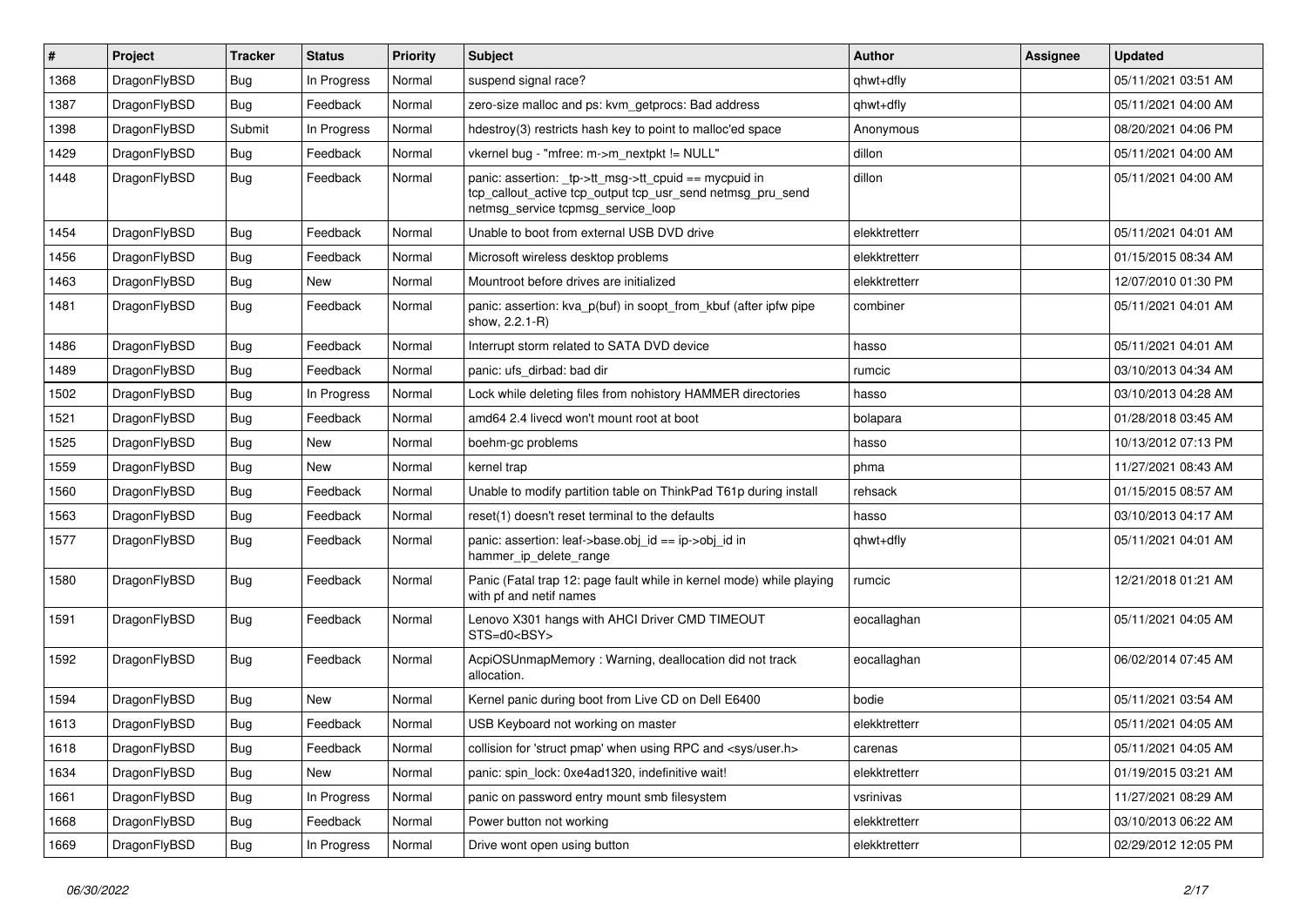| $\vert$ # | Project      | <b>Tracker</b> | <b>Status</b> | <b>Priority</b> | <b>Subject</b>                                                                                                                                                                                    | Author           | Assignee | <b>Updated</b>      |
|-----------|--------------|----------------|---------------|-----------------|---------------------------------------------------------------------------------------------------------------------------------------------------------------------------------------------------|------------------|----------|---------------------|
| 1672      | DragonFlyBSD | Bug            | Feedback      | Normal          | panic (trap 12) around btree_search() in 2.4.1-RELEASE                                                                                                                                            | floid            |          | 01/19/2015 03:36 AM |
| 1695      | DragonFlyBSD | <b>Bug</b>     | New           | Normal          | NFS-related system breakdown                                                                                                                                                                      | Anonymous        |          | 04/10/2014 12:35 AM |
| 1717      | DragonFlyBSD | <b>Bug</b>     | Feedback      | Normal          | HAMMER panic in hammer cursor down()                                                                                                                                                              | josepht1         |          | 05/11/2021 04:05 AM |
| 1718      | DragonFlyBSD | Bug            | Feedback      | Normal          | IDE disk drive not detected by x86_64 2.6.1 Live CD                                                                                                                                               | bcox             |          | 11/27/2021 08:25 AM |
| 1727      | DragonFlyBSD | Bug            | Feedback      | Normal          | CD boot panic (2.6.1) (usb?)                                                                                                                                                                      | kiril            |          | 05/15/2022 05:10 AM |
| 1744      | DragonFlyBSD | <b>Bug</b>     | In Progress   | Normal          | HAMMER fsstress panic in hammer setup child callback                                                                                                                                              | vsrinivas        |          | 05/11/2021 04:05 AM |
| 1745      | DragonFlyBSD | Bug            | Feedback      | Normal          | kmalloc panic                                                                                                                                                                                     | josepht          |          | 05/11/2021 04:05 AM |
| 1749      | DragonFlyBSD | Bug            | In Progress   | Normal          | HAMMER fsstress panic in hammer_flush_inode_core<br>'ip->flush state != HAMMER FST FLUSH'                                                                                                         | vsrinivas        |          | 05/11/2021 04:06 AM |
| 1774      | DragonFlyBSD | Bug            | <b>New</b>    | Normal          | New IP header cleanup branch available for testing                                                                                                                                                | dillon           |          | 05/15/2022 10:59 AM |
| 1786      | DragonFlyBSD | Bug            | <b>New</b>    | Normal          | Calling NULL function pointer initiates panic loop                                                                                                                                                | sjg              |          | 10/11/2010 05:28 PM |
| 1818      | DragonFlyBSD | Bug            | <b>New</b>    | Normal          | panic: Bad tailq NEXT (kqueue issue ?)                                                                                                                                                            | ftigeot          |          | 05/15/2022 11:40 AM |
| 1824      | DragonFlyBSD | Bug            | Feedback      | Normal          | kernel panic, x86, 2.7.3.859.ge5104                                                                                                                                                               | akirchhoff135014 |          | 03/10/2013 07:49 AM |
| 1826      | DragonFlyBSD | Bug            | <b>New</b>    | Normal          | panic during boot: assertion so->so_port  in tcp_input                                                                                                                                            | ftigeot          |          | 05/15/2022 11:05 AM |
| 1836      | DragonFlyBSD | <b>Bug</b>     | <b>New</b>    | Normal          | Incorrect TCP checksum show up in tcpdump                                                                                                                                                         | robgar1          |          | 05/15/2022 11:22 AM |
| 1850      | DragonFlyBSD | <b>Bug</b>     | <b>New</b>    | Normal          | volume-add on hammer root fs panic                                                                                                                                                                | Johannes.Hofmann |          | 04/18/2019 04:27 AM |
| 1860      | DragonFlyBSD | <b>Bug</b>     | Feedback      | Normal          | Panic while creating UFS fs on vn(4) for initrd                                                                                                                                                   | matthias         |          | 02/29/2012 07:16 AM |
| 1861      | DragonFlyBSD | Bug            | <b>New</b>    | Normal          | panic via kprintf (lockmgr called in a hard section)                                                                                                                                              | vsrinivas        |          | 10/11/2010 12:56 AM |
| 1867      | DragonFlyBSD | <b>Bug</b>     | <b>New</b>    | Normal          | it(4) motherboard and fan problems                                                                                                                                                                | tuxillo          |          | 07/08/2011 10:48 AM |
| 1873      | DragonFlyBSD | Bug            | <b>New</b>    | Normal          | Panic upon usb mouse detach and reattaching                                                                                                                                                       | rumcic           |          | 02/01/2011 09:53 AM |
| 1874      | DragonFlyBSD | <b>Bug</b>     | <b>New</b>    | Normal          | mpd listening on all IPs, accepting only on one                                                                                                                                                   | rumcic           |          | 05/08/2011 01:01 PM |
| 1877      | DragonFlyBSD | Bug            | <b>New</b>    | Normal          | Freeze during 1st hammer cleanup after new install                                                                                                                                                | elekktretterr    |          | 05/15/2022 11:43 AM |
| 1882      | DragonFlyBSD | Bug            | <b>New</b>    | Low             | Idea for handling new USB vendor/device codes                                                                                                                                                     | bmk              |          | 10/20/2010 12:15 PM |
| 1884      | DragonFlyBSD | Bug            | New           | Normal          | System completely freezes while listening music (devbuf: malloc<br>limit exceeded)                                                                                                                | shamaz           |          | 01/24/2011 05:00 PM |
| 1899      | DragonFlyBSD | <b>Bug</b>     | <b>New</b>    | Normal          | Keyboard doesn't work                                                                                                                                                                             | fransm           |          | 05/15/2022 03:32 PM |
| 1907      | DragonFlyBSD | Bug            | New           | Normal          | Hammer crash in hammer_flusher_flush()                                                                                                                                                            | swildner         |          | 11/11/2010 05:07 AM |
| 1913      | DragonFlyBSD | Bug            | <b>New</b>    | Normal          | panic: assertion: ip->flush_state != HAMMER_FST_FLUSH in<br>hammer_flush_inode_core                                                                                                               | swildner         |          | 11/20/2010 05:27 PM |
| 1916      | DragonFlyBSD | Bug            | <b>New</b>    | Normal          | Constant crashes on x86 64 with UFS                                                                                                                                                               | lentferj         |          | 11/21/2010 07:40 PM |
| 1917      | DragonFlyBSD | <b>Bug</b>     | New           | Normal          | panic: assertion: (RB_EMPTY(&ip->rec_tree) && (ip->flags &<br>HAMMER_INODE_XDIRTY) == 0)    (!RB_EMPTY(&ip->rec_tree)<br>&& (ip->flags & HAMMER_INODE_XDIRTY) != 0) in<br>hammer_flush_inode_done | qhwt.dfly        |          | 11/24/2010 03:23 AM |
| 1920      | DragonFlyBSD | Bug            | New           | High            | system hangs                                                                                                                                                                                      | zhtw             |          | 11/22/2010 08:59 AM |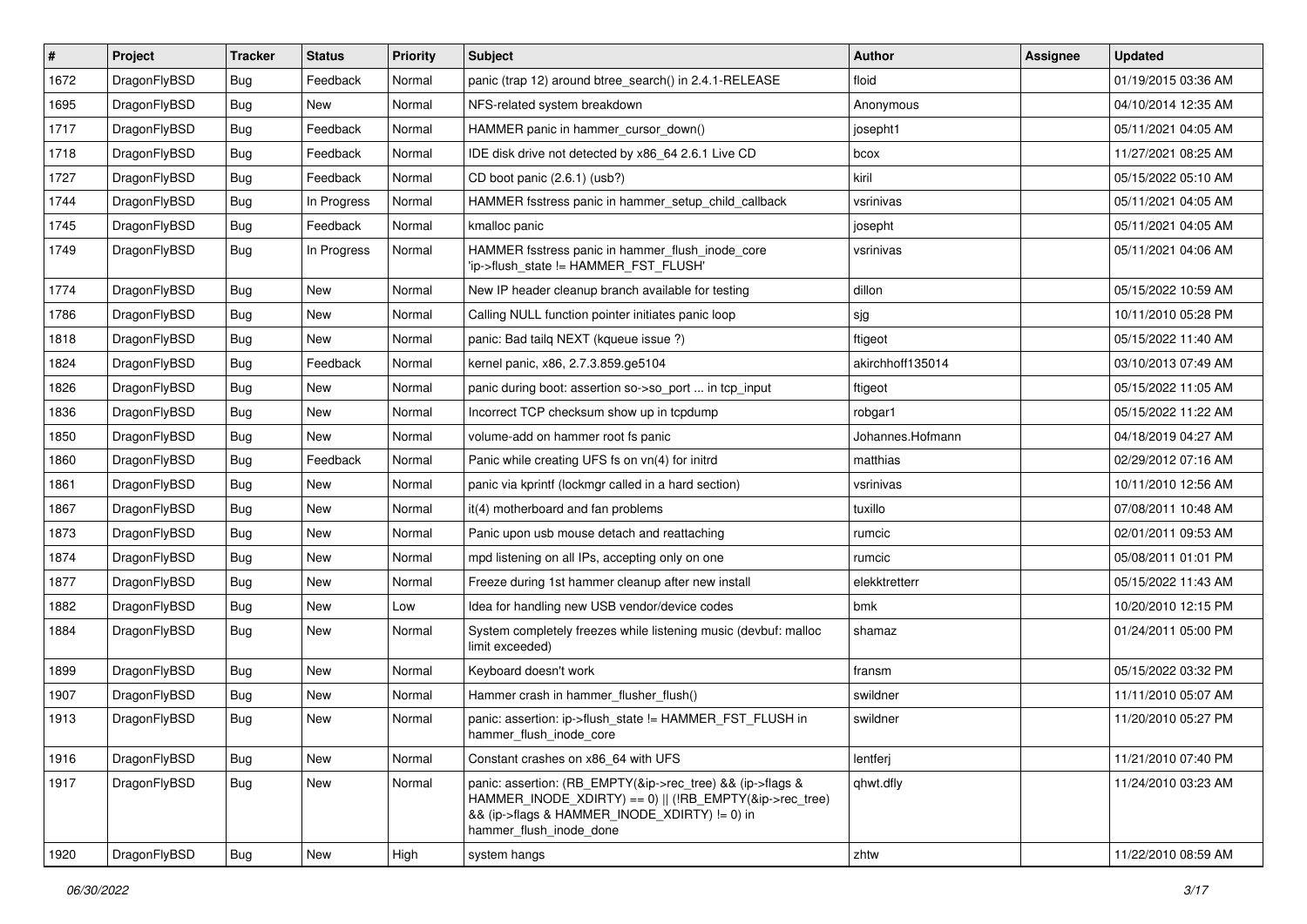| $\vert$ # | Project      | <b>Tracker</b> | <b>Status</b> | <b>Priority</b> | <b>Subject</b>                                                                             | Author             | <b>Assignee</b> | <b>Updated</b>      |
|-----------|--------------|----------------|---------------|-----------------|--------------------------------------------------------------------------------------------|--------------------|-----------------|---------------------|
| 1923      | DragonFlyBSD | <b>Bug</b>     | <b>New</b>    | Normal          | Abysmal NFS performance with IPv6                                                          | ftigeot            |                 | 12/05/2010 09:34 PM |
| 1935      | DragonFlyBSD | <b>Bug</b>     | <b>New</b>    | Normal          | mouse does not work after switching between x and console                                  | shamaz             |                 | 12/13/2010 10:06 AM |
| 1939      | DragonFlyBSD | <b>Bug</b>     | <b>New</b>    | Normal          | Panic on nightly build and stress test box                                                 | lentferj           |                 | 12/18/2010 08:41 AM |
| 1941      | DragonFlyBSD | <b>Bug</b>     | <b>New</b>    | Normal          | wlan config crash                                                                          | abandon.every.hope |                 | 12/24/2010 07:54 PM |
| 1942      | DragonFlyBSD | <b>Bug</b>     | <b>New</b>    | Normal          | locking against myself in getcacheblk()?                                                   | qhwt.dfly          |                 | 05/31/2022 02:15 PM |
| 1943      | DragonFlyBSD | <b>Bug</b>     | New           | Normal          | hammer assertion panic                                                                     | peter              |                 | 12/27/2010 12:45 AM |
| 1944      | DragonFlyBSD | Bug            | <b>New</b>    | Normal          | panic: backing_object 0xdea7b258 was somehow re-referenced<br>during collapse!             | sepherosa          |                 | 12/27/2010 02:06 AM |
| 1947      | DragonFlyBSD | Bug            | <b>New</b>    | Low             | GA-880GM-UD2H (rev. 1.3) AHCI fails to detect disks at the end of<br>the RAID controller   | eocallaghan        |                 | 11/27/2021 08:46 AM |
| 1949      | DragonFlyBSD | <b>Bug</b>     | <b>New</b>    | Normal          | iwn panic                                                                                  | pavalos            |                 | 01/30/2011 03:21 AM |
| 1951      | DragonFlyBSD | Bug            | New           | Normal          | dma_timeouts at phyaddr on a good hdd                                                      | peur.neu           |                 | 01/04/2011 07:12 AM |
| 1959      | DragonFlyBSD | <b>Bug</b>     | <b>New</b>    | Normal          | DFBSD v2.9.1.422.gc98f2 - Panic during boot - IPv6 and PF                                  | tuxillo            |                 | 01/13/2011 03:37 AM |
| 1961      | DragonFlyBSD | <b>Bug</b>     | <b>New</b>    | Normal          | Can't create dump from DDB                                                                 | shamaz             |                 | 01/29/2011 09:02 PM |
| 1975      | DragonFlyBSD | Bug            | <b>New</b>    | Normal          | Applications seg fault in select() and poll()                                              | rumcic             |                 | 05/31/2022 02:58 PM |
| 1982      | DragonFlyBSD | <b>Bug</b>     | <b>New</b>    | Low             | There is no linuxulator on x86-64                                                          | herrgard           |                 | 05/31/2022 02:25 PM |
| 1984      | DragonFlyBSD | Bug            | <b>New</b>    | Normal          | hammer mount fails after crash - HAMMER: FIFO record bad head<br>signature                 | thomas.nikolajsen  |                 | 03/08/2011 06:57 PM |
| 1990      | DragonFlyBSD | <b>Bug</b>     | <b>New</b>    | Normal          | /mnt too large to mount                                                                    | peur.neu           |                 | 02/16/2011 11:24 PM |
| 2004      | DragonFlyBSD | Bug            | <b>New</b>    | Normal          | LWKT WAIT IPIQ panic                                                                       | steve              |                 | 03/08/2011 05:46 PM |
| 2008      | DragonFlyBSD | <b>Bug</b>     | New           | Normal          | lwkt_setcpu_remote: td->td_flags 00800621 console flood                                    | pavalos            |                 | 03/06/2011 09:37 PM |
| 2013      | DragonFlyBSD | <b>Bug</b>     | In Progress   | Normal          | oversized DMA request loop                                                                 | josepht            |                 | 05/11/2021 04:06 AM |
| 2020      | DragonFlyBSD | <b>Bug</b>     | <b>New</b>    | Low             | Port brcm80211 driver from Linux to DragonFly BSD                                          | studer             |                 | 03/05/2011 10:54 PM |
| 2042      | DragonFlyBSD | <b>Bug</b>     | <b>New</b>    | Normal          | kernel panic, when run boot0cfg                                                            | sepherosa          |                 | 05/31/2022 03:01 PM |
| 2045      | DragonFlyBSD | Bug            | <b>New</b>    | Normal          | ral(4): Fatal trap 12: page fault while in kernel mode (two panics)                        | herrgard           |                 | 11/03/2011 05:34 PM |
| 2048      | DragonFlyBSD | Bug            | <b>New</b>    | Normal          | panic: ffs_sync: rofs mod                                                                  | pavalos            |                 | 04/12/2011 05:45 AM |
| 2051      | DragonFlyBSD | <b>Bug</b>     | New           | Normal          | No ipv6 lan route entry created on 2.10                                                    | ftigeot            |                 | 04/21/2011 10:37 AM |
| 2052      | DragonFlyBSD | Bug            | <b>New</b>    | Normal          | Kernel panic: CPU APIC ID out of range                                                     | Anonymous          |                 | 05/02/2011 11:06 AM |
| 2055      | DragonFlyBSD | Bug            | New           | Normal          | $ssh + IPV6 + bridge \Rightarrow$ connection freezes                                       | steve              |                 | 04/24/2011 07:13 PM |
| 2061      | DragonFlyBSD | Bug            | <b>New</b>    | Normal          | USB keyboard boot panic                                                                    | sjg                |                 | 05/04/2012 12:20 AM |
| 2067      | DragonFlyBSD | Bug            | New           | Normal          | sound/pcm: "play interrupt timeout, channel dead"                                          | matthiasr          |                 | 05/11/2021 03:55 AM |
| 2071      | DragonFlyBSD | <b>Bug</b>     | New           | High            | Panic on assertion: (int)(flg->seq - seq) > 0 in hammer_flusher_flush<br>after inode error | vsrinivas          |                 | 06/12/2011 07:59 AM |
| 2072      | DragonFlyBSD | <b>Bug</b>     | New           | Normal          | Fatal trap 12: stopped at lwkt_send_ipiq3                                                  | rumcic             |                 | 05/17/2011 04:12 AM |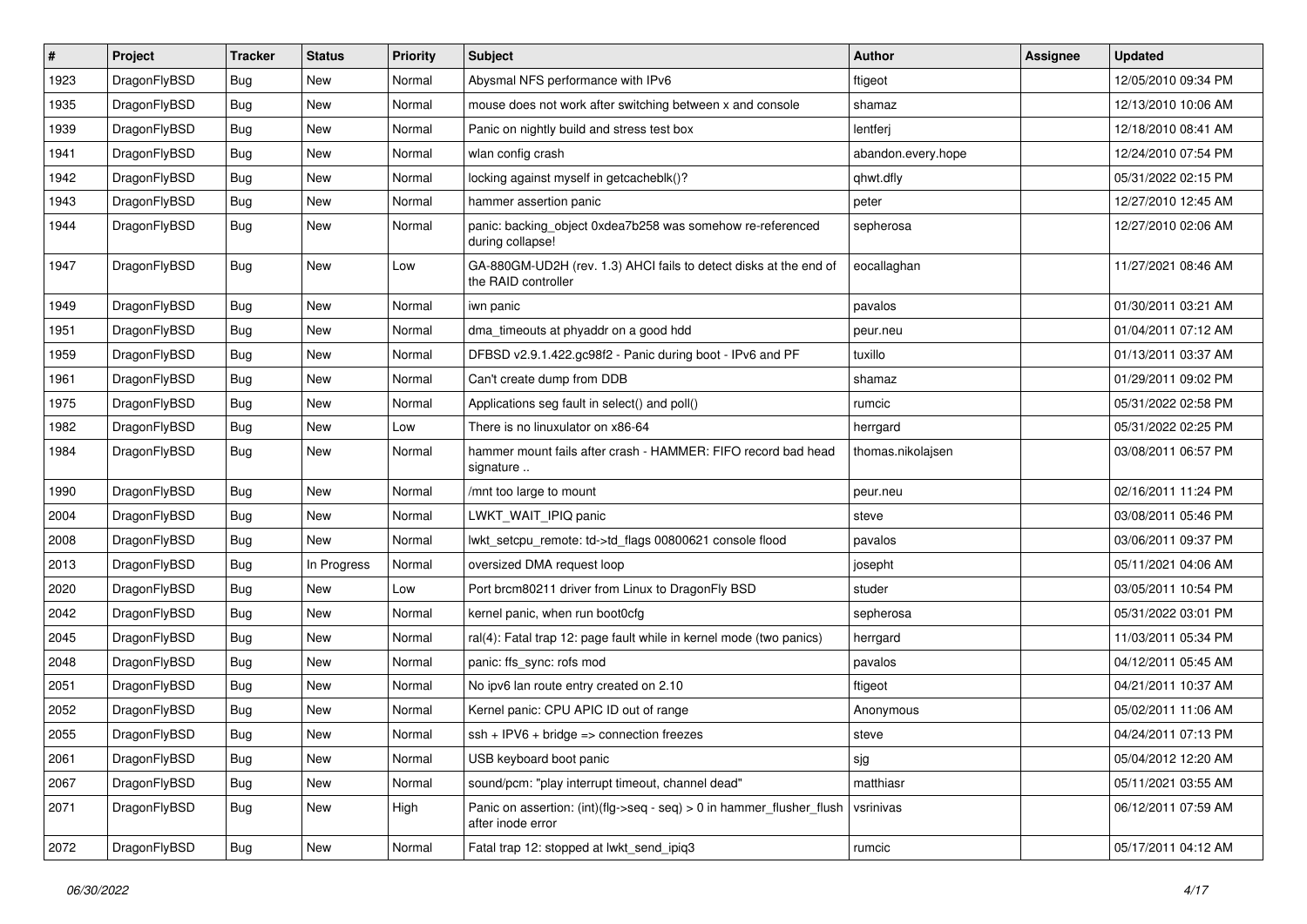| $\pmb{\#}$ | Project      | <b>Tracker</b> | <b>Status</b> | <b>Priority</b> | Subject                                                                         | <b>Author</b> | Assignee | <b>Updated</b>      |
|------------|--------------|----------------|---------------|-----------------|---------------------------------------------------------------------------------|---------------|----------|---------------------|
| 2075       | DragonFlyBSD | Bug            | <b>New</b>    | Normal          | pflogd on x86_64                                                                | fanch         |          | 05/16/2011 04:04 PM |
| 2077       | DragonFlyBSD | Bug            | <b>New</b>    | Normal          | USB devices conflicting                                                         | srussell      |          | 05/17/2011 05:12 PM |
| 2078       | DragonFlyBSD | Bug            | <b>New</b>    | Normal          | DFBSD i386 v2.11.0.201.g3ed2f - Panic during installworld into a<br>vn0 device  | tuxillo       |          | 05/19/2011 07:50 PM |
| 2080       | DragonFlyBSD | Bug            | New           | Normal          | panic: lockmgr thrd_sleep: called from interrupt, ipi, or hard code<br>section  | rumcic        |          | 05/30/2011 05:06 PM |
| 2081       | DragonFlyBSD | Bug            | Feedback      | Normal          | Panic on device "detach" / "failure"                                            | vsrinivas     |          | 02/29/2012 07:11 AM |
| 2082       | DragonFlyBSD | Bug            | <b>New</b>    | Normal          | dfbsd 2.10.1 amd64 - mc port build error with 'bmake bin-install'               | sun-doctor    |          | 05/25/2011 07:18 PM |
| 2084       | DragonFlyBSD | <b>Bug</b>     | New           | Normal          | DFBSD v2.11.0.242.g4d317 - panic: zone: entry not free                          | tuxillo       |          | 07/03/2012 01:23 AM |
| 2085       | DragonFlyBSD | Bug            | New           | Normal          | panic: assertion: (m->flags & PG_MAPPED) == 0 in<br>vm_page_free_toq            | vsrinivas     |          | 06/10/2011 07:48 AM |
| 2090       | DragonFlyBSD | Bug            | Feedback      | Normal          | snd_hda does not support headphone automute                                     | justin        |          | 03/29/2012 08:03 PM |
| 2094       | DragonFlyBSD | Bug            | <b>New</b>    | Normal          | Segfault when gdb printing backtrace from core dump                             | greenrd       |          | 06/25/2011 04:14 PM |
| 2095       | DragonFlyBSD | Bug            | New           | Low             | Running installer post-install: Unsupported DFUI transport "                    | greenrd       |          | 06/26/2011 09:20 AM |
| 2098       | DragonFlyBSD | Submit         | New           | Normal          | [PATCH] correct ath man page example<br>(/usr/src/share/man/man4/ath.4)         | nobody        |          | 11/15/2011 12:27 AM |
| 2099       | DragonFlyBSD | Bug            | <b>New</b>    | Normal          | page fault panic in vm system                                                   | pavalos       |          | 07/10/2011 08:51 AM |
| 2104       | DragonFlyBSD | Bug            | <b>New</b>    | Normal          | network configuration seg. fault on install CD                                  | navratil      |          | 07/26/2011 07:55 AM |
| 2107       | DragonFlyBSD | Bug            | <b>New</b>    | Normal          | 2.10.1 sata dvd drive issue                                                     | ausppc        |          | 07/31/2011 08:41 PM |
| 2115       | DragonFlyBSD | Bug            | New           | Normal          | [msk] system freeze after receive some paquet                                   | bsdsx         |          | 08/22/2011 10:22 AM |
| 2117       | DragonFlyBSD | Bug            | <b>New</b>    | High            | ACPI and/or bce(4) problem with 2.11.0.673.g0d557 on HP DL380<br>G <sub>6</sub> | pauska        |          | 08/22/2011 10:15 AM |
| 2122       | DragonFlyBSD | Submit         | <b>New</b>    | Normal          | [Review] Fixes to the VFS layer                                                 | ftigeot       |          | 05/31/2022 03:25 PM |
| 2123       | DragonFlyBSD | Bug            | <b>New</b>    | Normal          | hammer is losing files                                                          | schmir        |          | 08/30/2011 07:56 PM |
| 2124       | DragonFlyBSD | Bug            | <b>New</b>    | Normal          | getty repeating too quickly on port /dev/ttyv0                                  | sgeorge.ml    |          | 09/01/2011 04:28 AM |
| 2125       | DragonFlyBSD | Bug            | <b>New</b>    | Normal          | Weird garbage in dmesg                                                          | herrgard      |          | 08/30/2011 08:04 PM |
| 2129       | DragonFlyBSD | Bug            | <b>New</b>    | Normal          | DFBSD v2.11.0.661.gf9438 i386 - panic: lockmgr thrd_sleep                       | tuxillo       |          | 09/05/2011 09:49 AM |
| 2136       | DragonFlyBSD | Bug            | <b>New</b>    | Normal          | socketpair() doesn't free file descriptors on copyout failure                   | vsrinivas     |          | 04/05/2013 09:13 AM |
| 2138       | DragonFlyBSD | Bug            | <b>New</b>    | Normal          | > 100% CPU usage                                                                | robin.carey1  |          | 09/26/2011 12:20 PM |
| 2140       | DragonFlyBSD | Bug            | New           | High            | hammer_io_delallocate panic with 'duplicate entry' message                      | ttw           |          | 10/07/2011 12:22 PM |
| 2141       | DragonFlyBSD | Bug            | New           | Urgent          | loader and/or documentation broken                                              | sjg           |          | 01/20/2012 10:51 AM |
| 2153       | DragonFlyBSD | <b>Bug</b>     | New           | Normal          | Too many unuseful warnings at boot                                              | juanfra684    |          | 10/18/2011 10:16 PM |
| 2154       | DragonFlyBSD | Bug            | New           | Normal          | vkernel copyout() doesn't return EFAULT on error                                | vsrinivas     |          | 10/20/2011 03:53 AM |
| 2158       | DragonFlyBSD | <b>Bug</b>     | New           | Normal          | iwn panics with assertion on boot.                                              | eocallaghan   |          | 10/24/2011 04:13 PM |
| 2161       | DragonFlyBSD | Bug            | New           | Normal          | Outdated xorg.conf file gets installed into etc and screws up mouse             | eocallaghan   |          | 10/27/2011 01:51 PM |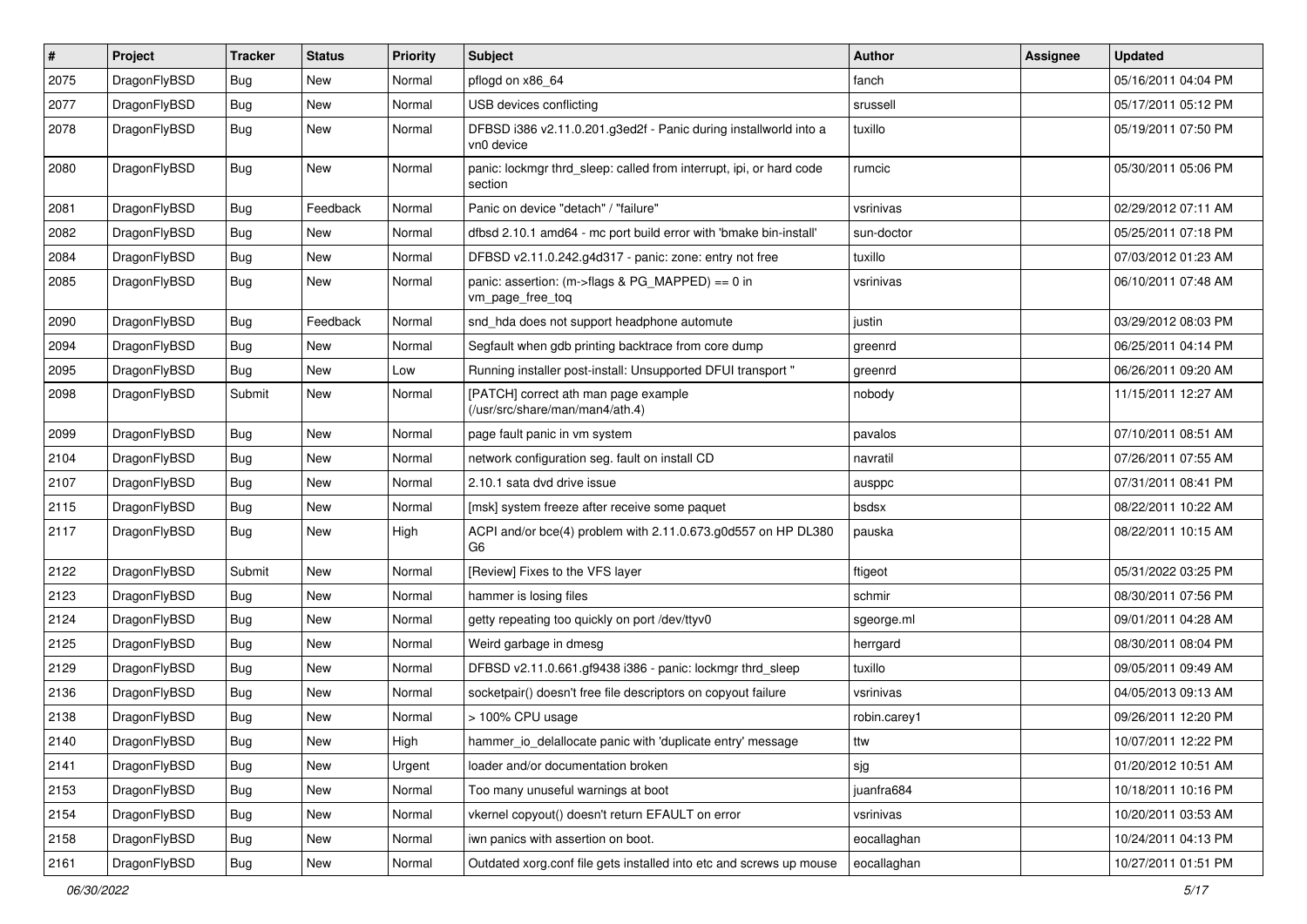| $\vert$ # | Project      | <b>Tracker</b> | <b>Status</b> | <b>Priority</b> | <b>Subject</b>                                                                                             | Author            | Assignee | <b>Updated</b>      |
|-----------|--------------|----------------|---------------|-----------------|------------------------------------------------------------------------------------------------------------|-------------------|----------|---------------------|
| 2164      | DragonFlyBSD | Bug            | <b>New</b>    | Normal          | panic on reboot from usb.                                                                                  | eocallaghan       |          | 10/27/2011 09:29 AM |
| 2166      | DragonFlyBSD | <b>Bug</b>     | <b>New</b>    | Normal          | DFBSD v2.13.0.109.g05b9d - Strange lockups                                                                 | tuxillo           |          | 10/29/2011 11:20 AM |
| 2167      | DragonFlyBSD | <b>Bug</b>     | <b>New</b>    | Normal          | shutdown/reboot fails after uptime msg                                                                     | marino            |          | 11/28/2011 03:01 AM |
| 2171      | DragonFlyBSD | Bug            | New           | Normal          | DFBSD v2.13.0.151.gdc8442 - panic: assertion "(*ptep &<br>$(PG_MANAGED PG_V)$ == PG_V"                     | tuxillo           |          | 11/04/2011 05:06 PM |
| 2182      | DragonFlyBSD | <b>Bug</b>     | New           | Normal          | if msk PHY FIFO underrun/overflow                                                                          | nonsolosoft       |          | 09/03/2012 06:39 AM |
| 2199      | DragonFlyBSD | Bug            | <b>New</b>    | Normal          | screen segfaults if utmpx isn't present                                                                    | pavalos           |          | 11/15/2011 10:52 PM |
| 2210      | DragonFlyBSD | <b>Bug</b>     | <b>New</b>    | Normal          | Bugtracker cannot assign default project for new users                                                     | ahuete.devel      |          | 11/17/2011 11:30 AM |
| 2224      | DragonFlyBSD | <b>Bug</b>     | <b>New</b>    | Normal          | v2.13.0.291.gaa7ec - Panic on fq while installing world                                                    | tuxillo           |          | 11/18/2011 01:40 AM |
| 2245      | DragonFlyBSD | Bug            | <b>New</b>    | Normal          | panic: assertion "ref < &td->td_toks_end" failed in lwkt_gettoken at<br>/usr/src/sys/kern/lwkt_token.c:588 | juanfra684        |          | 11/22/2011 07:41 PM |
| 2248      | DragonFlyBSD | Bug            | <b>New</b>    | Normal          | sysctl panic                                                                                               | pavalos           |          | 11/23/2011 06:23 PM |
| 2250      | DragonFlyBSD | <b>Bug</b>     | <b>New</b>    | Normal          | Kernel panic                                                                                               | adamk             |          | 11/23/2018 01:10 AM |
| 2254      | DragonFlyBSD | Bug            | New           | Normal          | panic: assertion "ref < &td->td_toks_end" failed in lwkt_gettoken at<br>/usr/src/sys/kern/lwkt_token.c:588 | eocallaghan       |          | 12/05/2011 10:21 PM |
| 2282      | DragonFlyBSD | <b>Bug</b>     | In Progress   | Normal          | gdb segfaults with certain corefiles                                                                       | tuxillo           |          | 01/18/2012 04:40 PM |
| 2283      | DragonFlyBSD | Bug            | <b>New</b>    | Normal          | DFBSD DragonFly v2.13.0.957.g4f459 - pmap_release: page<br>should already be gone 0xc27120bc               | tuxillo           |          | 01/23/2012 03:03 AM |
| 2287      | DragonFlyBSD | <b>Bug</b>     | <b>New</b>    | Normal          | HAMMER(ROOT) Illegal UNDO TAIL signature at<br>300000001967c000                                            | y0n3t4n1          |          | 11/07/2018 01:22 AM |
| 2288      | DragonFlyBSD | <b>Bug</b>     | Feedback      | Normal          | Random IO performance loss introduced since January 1st                                                    | lentferj          |          | 01/23/2013 04:21 PM |
| 2292      | DragonFlyBSD | <b>Bug</b>     | New           | Normal          | re interface with jumbo frames (mtu larger than 1500) hangs after<br>some traffic                          | Anonymous         |          | 01/31/2012 12:11 AM |
| 2296      | DragonFlyBSD | <b>Bug</b>     | In Progress   | High            | panic: assertion "m->wire count > 0" failed                                                                | thomas.nikolajsen |          | 08/30/2012 06:09 AM |
| 2297      | DragonFlyBSD | Bug            | <b>New</b>    | Normal          | strange NFS (client) error messages / problems                                                             | Anonymous         |          | 02/19/2012 02:59 PM |
| 2306      | DragonFlyBSD | <b>Bug</b>     | <b>New</b>    | Normal          | a crash starts the kernel debugger in text mode, but just reboots in X                                     | phma              |          | 02/11/2012 08:02 PM |
| 2308      | DragonFlyBSD | <b>Bug</b>     | <b>New</b>    | Normal          | System freeze when unloading snd_hda                                                                       | jaydg             |          | 02/19/2012 07:15 AM |
| 2311      | DragonFlyBSD | Bug            | <b>New</b>    | Normal          | Xorg crash having something to do with drm                                                                 | phma              |          | 02/22/2012 09:59 AM |
| 2316      | DragonFlyBSD | <b>Bug</b>     | <b>New</b>    | Normal          | Ungraceful invalid password handling for adding a new user in the<br>installer                             | rune              |          | 04/27/2012 11:23 PM |
| 2319      | DragonFlyBSD | <b>Bug</b>     | New           | Normal          | crypt/passwd forward compat                                                                                | c.turner1         |          | 02/28/2012 12:39 PM |
| 2324      | DragonFlyBSD | <b>Bug</b>     | New           | Normal          | natacotrol support > 2TB not working even after the ftigeot patch                                          | zenny             |          | 03/03/2012 01:00 AM |
| 2329      | DragonFlyBSD | <b>Bug</b>     | New           | Normal          | ibm x3550 & acpi                                                                                           | ano               |          | 06/03/2014 11:37 AM |
| 2331      | DragonFlyBSD | Bug            | New           | Normal          | reading mouse mode from unopen file descriptor hangs mouse<br>driver                                       | phma              |          | 03/14/2012 09:43 AM |
| 2345      | DragonFlyBSD | <b>Bug</b>     | In Progress   | Normal          | DFBSD v3.1.0.457.gd679f - NFS panic on diskless station                                                    | tuxillo           |          | 04/07/2012 05:22 PM |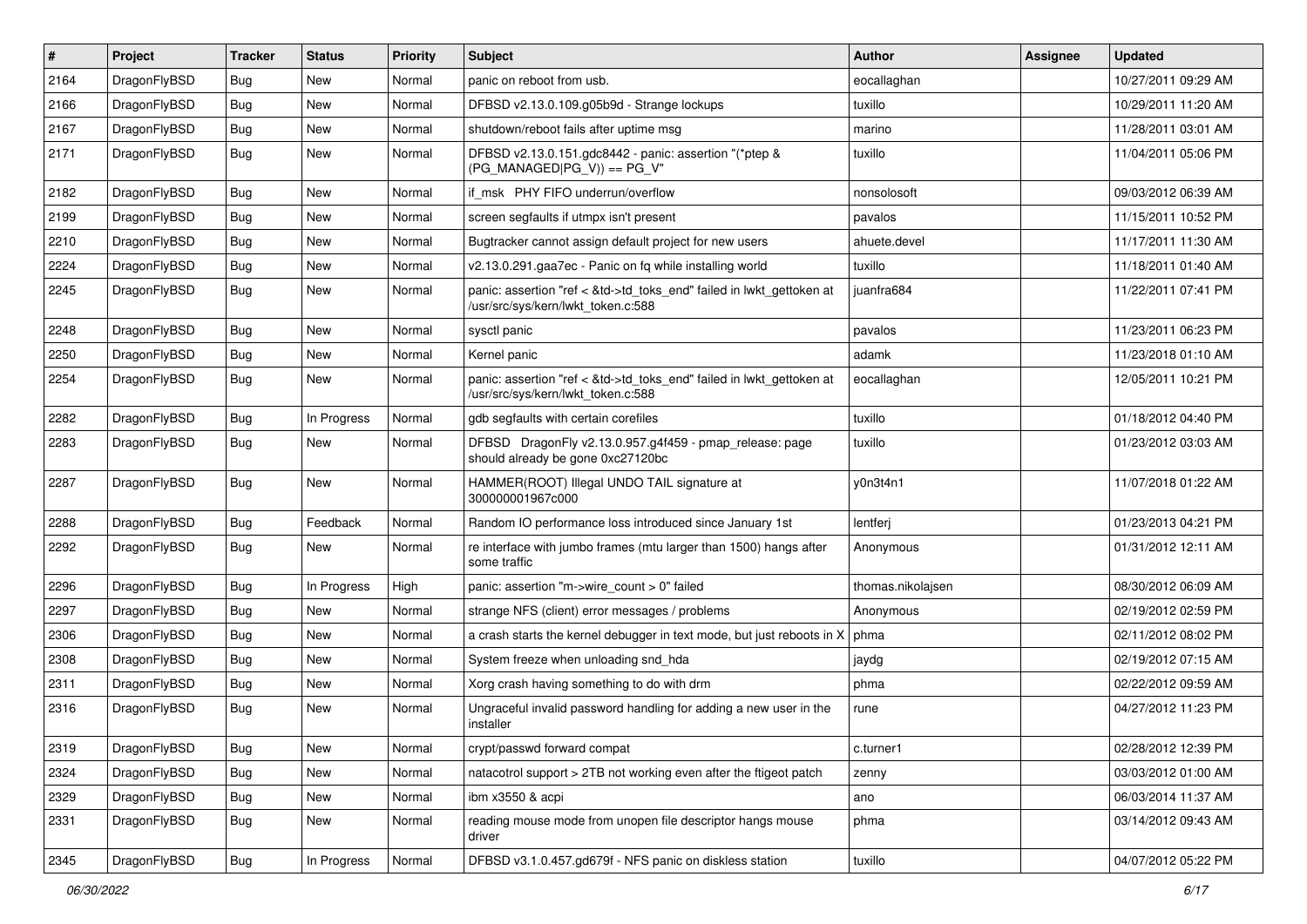| $\pmb{\#}$ | Project      | <b>Tracker</b> | <b>Status</b> | <b>Priority</b> | Subject                                                                                                                      | Author            | Assignee | <b>Updated</b>      |
|------------|--------------|----------------|---------------|-----------------|------------------------------------------------------------------------------------------------------------------------------|-------------------|----------|---------------------|
| 2347       | DragonFlyBSD | Bug            | Feedback      | High            | Hammer PFSes destroy does not give back full space allocated to<br><b>PFS</b>                                                | sgeorge           |          | 07/19/2012 01:11 AM |
| 2351       | DragonFlyBSD | <b>Bug</b>     | In Progress   | Normal          | DFBSD v3.1.0.579.g44ccf - Stuck during startup, random freezes                                                               | tuxillo           |          | 04/24/2012 08:21 AM |
| 2360       | DragonFlyBSD | Bug            | In Progress   | Normal          | Wishlist: virtio driver import                                                                                               | vsrinivas         |          | 06/04/2022 04:16 AM |
| 2369       | DragonFlyBSD | Bug            | <b>New</b>    | Normal          | panic: Bad link elm 0xffffffe07edf6068 next->prev != elm                                                                     | jaydg             |          | 08/15/2012 03:04 AM |
| 2371       | DragonFlyBSD | <b>Bug</b>     | New           | Normal          | Timezone problem with America/Sao Paulo                                                                                      | raitech           |          | 05/17/2012 01:42 PM |
| 2387       | DragonFlyBSD | Bug            | <b>New</b>    | Normal          | hammer ignores -t during dedup                                                                                               | phma              |          | 06/17/2012 12:30 PM |
| 2389       | DragonFlyBSD | Bug            | New           | Normal          | computer crashed while listing processes                                                                                     | phma              |          | 06/18/2012 02:49 PM |
| 2396       | DragonFlyBSD | Bug            | Feedback      | High            | Latest 3.1 development version core dumps while destroying master<br><b>PFS</b>                                              | sgeorge           |          | 01/23/2013 04:10 PM |
| 2403       | DragonFlyBSD | <b>Bug</b>     | <b>New</b>    | Low             | newfs - E doesn't handle /dev/serno device names properly                                                                    | ftigeot           |          | 08/17/2012 05:07 AM |
| 2412       | DragonFlyBSD | Bug            | <b>New</b>    | Normal          | wlan0 fails to get address via dhclient                                                                                      | nonsolosoft       |          | 08/30/2012 05:55 AM |
| 2414       | DragonFlyBSD | <b>Bug</b>     | In Progress   | Normal          | Lenovo S10 acpi freeze (not new)                                                                                             | davshao           |          | 05/11/2021 04:13 AM |
| 2421       | DragonFlyBSD | Bug            | New           | High            | Kernel panic: vm_fault: page 0xc0f70000 not busy!                                                                            | lentferj          |          | 10/03/2012 08:16 AM |
| 2423       | DragonFlyBSD | Bug            | New           | Urgent          | After multiple panics/locks, hitting KKASSERT in<br>hammer_init_cursor                                                       | rumcic            |          | 09/18/2012 02:28 AM |
| 2430       | DragonFlyBSD | Bug            | <b>New</b>    | Normal          | Alternate Password Hash method                                                                                               | robin.carey1      |          | 10/07/2012 06:28 AM |
| 2434       | DragonFlyBSD | Bug            | <b>New</b>    | Normal          | BTX Halted - Boot fails on USB/GUI                                                                                           | lucmv             |          | 10/17/2012 08:12 PM |
| 2436       | DragonFlyBSD | Bug            | New           | Normal          | panic: assertion "lp->lwp_qcpu == dd->cpuid" failed in<br>dfly_acquire_curproc                                               | thomas.nikolajsen |          | 01/23/2013 11:07 AM |
| 2444       | DragonFlyBSD | <b>Bug</b>     | New           | Normal          | Crash during Hammer overnight cleanup                                                                                        | justin            |          | 11/04/2012 07:58 AM |
| 2453       | DragonFlyBSD | Bug            | New           | Normal          | panic: assertion "gd->gd_spinlocks == 0" failed                                                                              | Johannes.Hofmann  |          | 11/12/2012 12:54 PM |
| 2459       | DragonFlyBSD | Bug            | Feedback      | Normal          | apic problems with HP Probook 4510s                                                                                          | thowe             |          | 11/27/2021 08:22 AM |
| 2473       | DragonFlyBSD | Bug            | New           | Normal          | Kernel crash when trying to up the wpi0 device (Dfly<br>v3.3.0.758.g47388-DEVELOPMENT)                                       | tomaz             |          | 02/24/2014 08:50 AM |
| 2489       | DragonFlyBSD | Bug            | <b>New</b>    | Normal          | nmalloc doesn't cache VA for allocations > 8KB                                                                               | vsrinivas         |          | 06/10/2014 05:51 AM |
| 2490       | DragonFlyBSD | Bug            | New           | Normal          | nmalloc should color addresses to avoid cache bank conflictsw                                                                | vsrinivas         |          | 06/10/2014 05:51 AM |
| 2493       | DragonFlyBSD | Bug            | New           | Normal          | vidcontrol: invalid video mode name                                                                                          | Svarov            |          | 01/24/2013 09:55 AM |
| 2495       | DragonFlyBSD | Bug            | New           | High            | DFBSD v3.3.0.960.g553fe7 - ocnt != 0" failed in<br>prop_object_release                                                       | tuxillo           |          | 05/31/2022 04:08 PM |
| 2498       | DragonFlyBSD | Bug            | New           | Normal          | DFBSD v3.2.2-RELEASE - LIST_FIRST(&bp->b_dep) == NULL"<br>failed in vfs vmio release                                         | tuxillo           |          | 05/31/2022 04:09 PM |
| 2499       | DragonFlyBSD | Bug            | In Progress   | Urgent          | DRAGONFLY_3_2 lockd not responding correctly                                                                                 | Nerzhul           |          | 01/22/2013 12:47 PM |
| 2509       | DragonFlyBSD | Bug            | New           | Normal          | Redefinition of DIRBLKSIZ in restore(8)                                                                                      | swildner          |          | 06/04/2022 04:40 AM |
| 2520       | DragonFlyBSD | Bug            | New           | Normal          | panic: assertion "IS_SERIALIZED((ifp->if_serializer))" failed in<br>if default serialize assert at /usr/src/sys/net/if.c:437 | ano               |          | 03/09/2013 12:14 AM |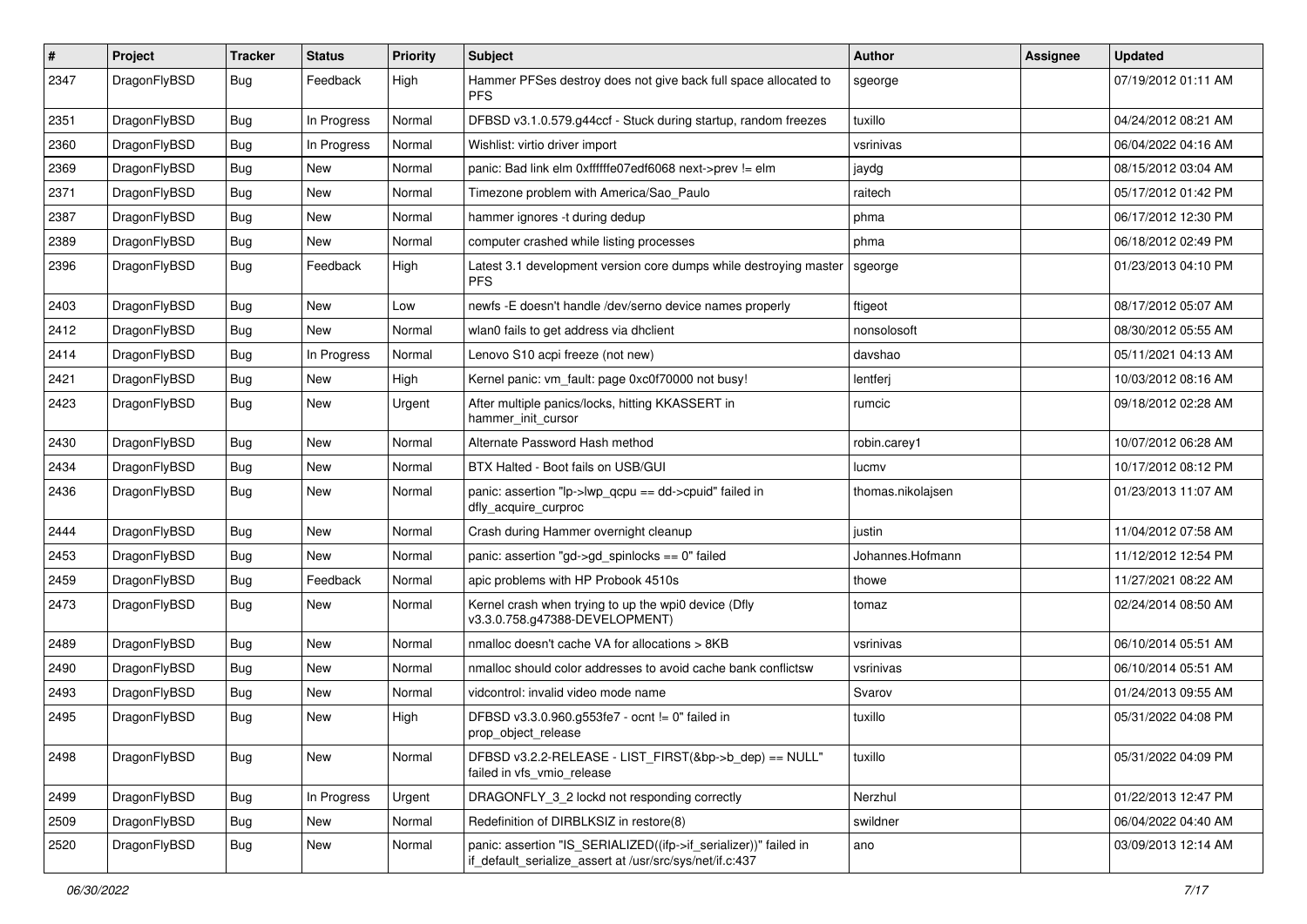| $\sharp$ | Project      | <b>Tracker</b> | <b>Status</b> | <b>Priority</b> | Subject                                                                                                        | Author            | Assignee | <b>Updated</b>      |
|----------|--------------|----------------|---------------|-----------------|----------------------------------------------------------------------------------------------------------------|-------------------|----------|---------------------|
| 2526     | DragonFlyBSD | <b>Bug</b>     | <b>New</b>    | Normal          | hammer cleanup doesn't run on first day of DST                                                                 | pavalos           |          | 10/18/2016 05:28 PM |
| 2529     | DragonFlyBSD | <b>Bug</b>     | <b>New</b>    | Low             | Sundance network adapter is not detected and attached                                                          | kworr             |          | 03/25/2013 02:29 AM |
| 2531     | DragonFlyBSD | <b>Bug</b>     | New           | Normal          | camcontrol fails to disable APM                                                                                | m.lombardi85      |          | 03/23/2013 12:28 PM |
| 2535     | DragonFlyBSD | <b>Bug</b>     | New           | Normal          | Imap processes apparentlt blocked on disk I/O                                                                  | ftigeot           |          | 04/02/2013 09:31 AM |
| 2544     | DragonFlyBSD | Bug            | <b>New</b>    | Normal          | live DVD system boot (menu option 1) caused db> prompt on<br>PE1950                                            | estrabd           |          | 05/11/2021 03:54 AM |
| 2547     | DragonFlyBSD | Bug            | New           | High            | crashed while doing a dry run of pkg_rolling-replace                                                           | phma              |          | 04/18/2013 10:40 PM |
| 2552     | DragonFlyBSD | <b>Bug</b>     | New           | Low             | hammer recovery should indicate progress                                                                       | phma              |          | 05/03/2013 12:13 AM |
| 2556     | DragonFlyBSD | <b>Bug</b>     | Feedback      | Normal          | DragonFly v3.5.0.81.gd3479 - Process signal weirdness                                                          | tuxillo           |          | 12/17/2013 03:48 PM |
| 2557     | DragonFlyBSD | <b>Bug</b>     | New           | Normal          | stock 3.4.1 kernel halts during booting if dm and dm_target_crypt<br>are loaded and RAID controller is present | phma              |          | 05/12/2013 10:38 PM |
| 2565     | DragonFlyBSD | <b>Bug</b>     | <b>New</b>    | Normal          | "ifconfig ix0 up" panic                                                                                        | Itpig402a         |          | 06/03/2013 05:46 AM |
| 2568     | DragonFlyBSD | <b>Bug</b>     | New           | Normal          | AHCI panic                                                                                                     | josepht           |          | 06/07/2013 05:52 PM |
| 2569     | DragonFlyBSD | <b>Bug</b>     | New           | Normal          | ctime NFS                                                                                                      | ferney            |          | 08/11/2013 04:35 AM |
| 2586     | DragonFlyBSD | <b>Bug</b>     | New           | Normal          | pf: "modulate" state seems problematic                                                                         | srussell          |          | 09/25/2013 07:36 PM |
| 2587     | DragonFlyBSD | <b>Bug</b>     | New           | Normal          | SATA DVD writer not detected by DragonFly                                                                      | srussell          |          | 09/04/2020 08:55 AM |
| 2595     | DragonFlyBSD | <b>Bug</b>     | <b>New</b>    | Normal          | DragonFly 3.4.3 crashes on SUN Blade X6250 with Qlogic ISP 2432<br>FC card                                     | Turvamies         |          | 10/07/2013 11:53 AM |
| 2598     | DragonFlyBSD | <b>Bug</b>     | New           | Normal          | i386 via USB Booting                                                                                           | mbzadegan         |          | 10/21/2013 02:28 AM |
| 2604     | DragonFlyBSD | <b>Bug</b>     | New           | Normal          | dell laptop does not boot with LATEST                                                                          | isenmann          |          | 11/20/2013 02:07 AM |
| 2609     | DragonFlyBSD | <b>Bug</b>     | New           | Normal          | master: panic: assertion<br>"LWKT_TOKEN_HELD_ANY(vm_object_token(object))" failed in<br>swp_pager_lookup       | thomas.nikolajsen |          | 11/28/2013 11:36 AM |
| 2611     | DragonFlyBSD | <b>Bug</b>     | <b>New</b>    | Normal          | Change in IP address results in network not working                                                            | phma              |          | 12/05/2013 07:55 PM |
| 2617     | DragonFlyBSD | <b>Bug</b>     | Feedback      | Normal          | Possible issue with wireless mouse on 3.6 release                                                              | FilippoMo         |          | 01/14/2015 03:42 PM |
| 2618     | DragonFlyBSD | <b>Bug</b>     | <b>New</b>    | Normal          | mouse problem on RELEASE-3 6 0                                                                                 | FilippoMo         |          | 12/20/2013 03:26 AM |
| 2619     | DragonFlyBSD | <b>Bug</b>     | New           | Normal          | DragonFly 3.6 can't be installed on a 6TB volume                                                               | ftigeot           |          | 02/23/2014 11:55 PM |
| 2620     | DragonFlyBSD | <b>Bug</b>     | New           | Normal          | moused problem                                                                                                 | FilippoMo         |          | 12/20/2013 10:32 AM |
| 2621     | DragonFlyBSD | <b>Bug</b>     | <b>New</b>    | Normal          | core dump using cdrom                                                                                          | nonsolosoft       |          | 12/27/2013 12:43 AM |
| 2622     | DragonFlyBSD | <b>Bug</b>     | New           | Normal          | VAIO FIT15E fn keys support                                                                                    | nonsolosoft       |          | 12/31/2013 01:31 AM |
| 2626     | DragonFlyBSD | <b>Bug</b>     | New           | Normal          | iwn driver drops with error: "firmware error 'iwn_intr: fatal firmware<br>error""                              | rodyaj            |          | 01/09/2014 05:50 AM |
| 2629     | DragonFlyBSD | <b>Bug</b>     | New           | Normal          | Replace gcc44 with llvm34, clang34, and libc++                                                                 | tuxillo           |          | 06/02/2014 02:30 PM |
| 2630     | DragonFlyBSD | <b>Bug</b>     | New           | Normal          | Bring in latest iconv fixes from FreeBSD10 as well as csmapper<br>updates                                      | tuxillo           |          | 05/11/2021 03:54 AM |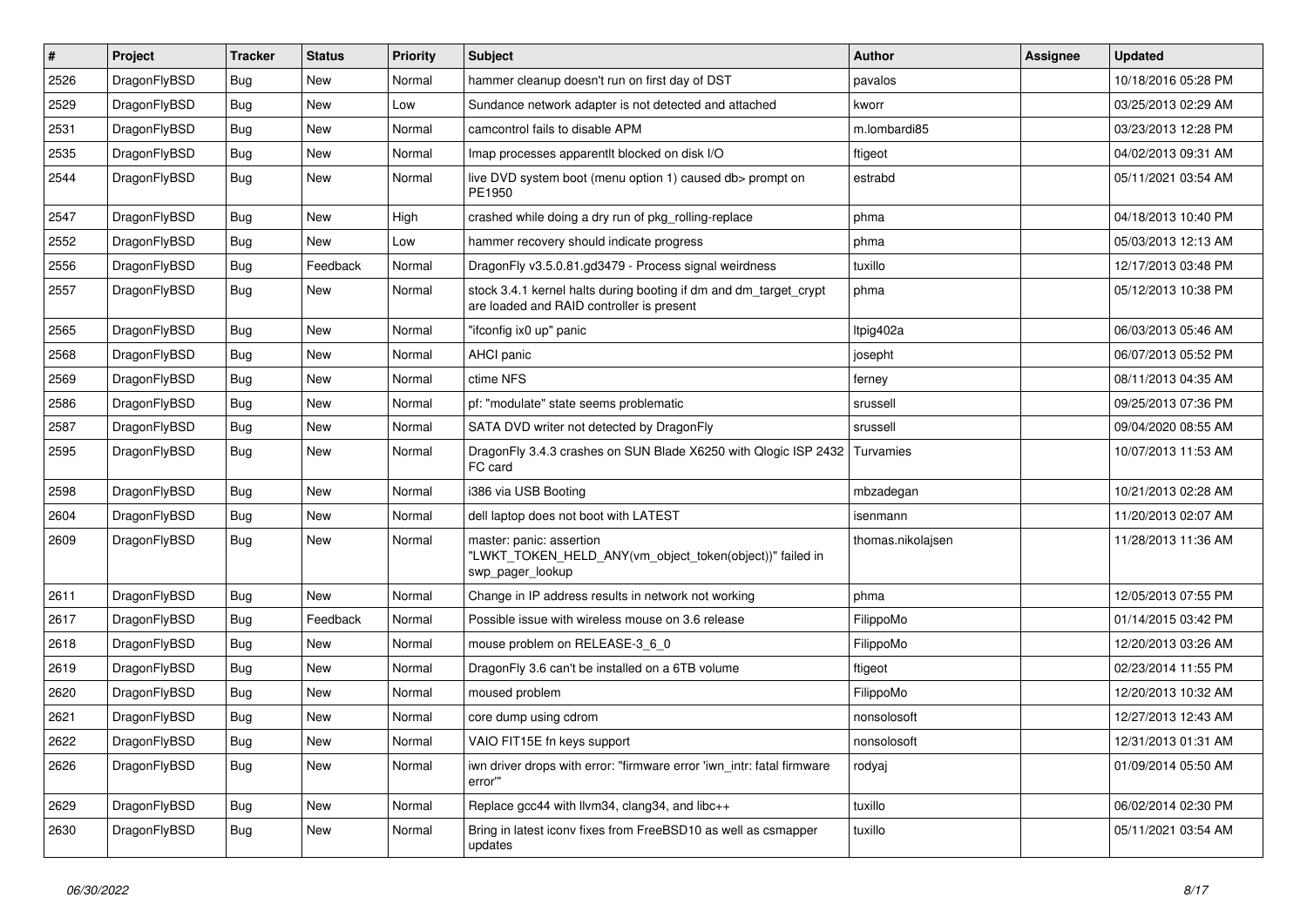| $\pmb{\#}$ | Project      | <b>Tracker</b> | <b>Status</b> | <b>Priority</b> | Subject                                                                                                   | Author           | Assignee | <b>Updated</b>      |
|------------|--------------|----------------|---------------|-----------------|-----------------------------------------------------------------------------------------------------------|------------------|----------|---------------------|
| 2631       | DragonFlyBSD | Bug            | In Progress   | Low             | Verify library versioning current with full package build and switch it<br>on (after publishing packages) | tuxillo          |          | 05/11/2021 04:06 AM |
| 2636       | DragonFlyBSD | <b>Bug</b>     | Feedback      | Low             | Add -x flag to iostat (a la solaris)                                                                      | tuxillo          |          | 05/11/2021 04:07 AM |
| 2638       | DragonFlyBSD | Bug            | Feedback      | High            | Fix machdep.pmap_mmu_optimize                                                                             | tuxillo          |          | 05/11/2021 04:07 AM |
| 2641       | DragonFlyBSD | Bug            | <b>New</b>    | Normal          | Panic when loading natapci as module                                                                      | tuxillo          |          | 05/11/2021 03:54 AM |
| 2644       | DragonFlyBSD | <b>Bug</b>     | Feedback      | Normal          | 3.6.0-REL trap 9 on boot                                                                                  | memmerto         |          | 11/27/2021 08:08 AM |
| 2645       | DragonFlyBSD | Bug            | New           | Normal          | panic with dsched fq and ioprio                                                                           | jyoung15         |          | 02/20/2014 07:29 AM |
| 2647       | DragonFlyBSD | Bug            | New           | Normal          | HAMMER panic on 3.6.0                                                                                     | tuxillo          |          | 05/11/2021 03:54 AM |
| 2652       | DragonFlyBSD | Bug            | New           | Normal          | 189a0ff3761b47  ix: Implement MSI-X support locks up Lenovo<br>S10 Intel Atom n270                        | davshao          |          | 05/14/2014 01:55 AM |
| 2657       | DragonFlyBSD | <b>Bug</b>     | <b>New</b>    | High            | Needs acl to migrate our servers                                                                          | ferney           |          | 03/31/2014 11:37 AM |
| 2674       | DragonFlyBSD | Bug            | New           | Normal          | <b>GPT Support</b>                                                                                        | ftigeot          |          | 12/28/2015 02:54 PM |
| 2675       | DragonFlyBSD | <b>Bug</b>     | <b>New</b>    | Low             | Ultimate N WiFi Link 5300 get iwn_intr: fatal firmware error on 5GHz                                      | revuwa           |          | 05/11/2021 04:07 AM |
| 2680       | DragonFlyBSD | <b>Bug</b>     | <b>New</b>    | Low             | boot0cfg update makes box unbootable                                                                      | herrgard         |          | 06/10/2014 06:02 AM |
| 2687       | DragonFlyBSD | Bug            | New           | Normal          | natacontrol software RAID in installer                                                                    | csmelosky        |          | 06/22/2014 12:03 PM |
| 2688       | DragonFlyBSD | Bug            | New           | Normal          | 67613368bdda7 Fix wrong checks for U4B presence Asrock Z77M<br>difficulty detecting USB keyboard          | davshao          |          | 06/28/2014 07:08 PM |
| 2708       | DragonFlyBSD | Bug            | <b>New</b>    | Normal          | unable to send TCP nor UDP on age(4) interface                                                            | dermiste         |          | 05/11/2021 03:54 AM |
| 2712       | DragonFlyBSD | Bug            | New           | Normal          | connect(2) returns EINVAL when retrying after ECONNREFUSED                                                | jorisgio         |          | 08/14/2014 05:31 PM |
| 2731       | DragonFlyBSD | Bug            | In Progress   | Normal          | Screen full of random colors when starting Xorg with Intel Haswell<br>HD Graphics P4600                   | jkatzmaier       |          | 11/12/2014 04:08 PM |
| 2735       | DragonFlyBSD | <b>Bug</b>     | New           | Urgent          | iwn panics SYSSASSERT                                                                                     | cnb              |          | 05/11/2021 03:55 AM |
| 2736       | DragonFlyBSD | Bug            | New           | High            | kernel panics on acpi_timer_probe function                                                                | cnb              |          | 05/11/2021 03:55 AM |
| 2738       | DragonFlyBSD | Bug            | New           | Normal          | Hammer: Strange behavior when trying to recover old version of<br>moved file                              | roland           |          | 11/20/2014 08:02 AM |
| 2788       | DragonFlyBSD | Bug            | <b>New</b>    | Normal          | ioctl GSLICEINFO: Not working for vnode slice                                                             | mneumann         |          | 02/12/2015 07:49 AM |
| 2790       | DragonFlyBSD | Submit         | New           | Low             | filedesc softrefs increment code factoring                                                                | dclink           |          | 02/21/2015 04:00 AM |
| 2797       | DragonFlyBSD | Bug            | In Progress   | Low             | vkernels with & without machdep.pmap_mmu_optimize                                                         | yellowrabbit2010 |          | 11/27/2021 08:06 AM |
| 2799       | DragonFlyBSD | Bug            | New           | Normal          | Fatal trap 12 caused by moused(8) -p /dev/cual0                                                           | opvalues         |          | 03/04/2015 11:01 PM |
| 2802       | DragonFlyBSD | <b>Bug</b>     | New           | Normal          | USB Wifi urtwn0 crash from cd boot                                                                        | opvalues         |          | 03/10/2015 01:07 AM |
| 2803       | DragonFlyBSD | Bug            | New           | Normal          | HAMMER: Warning: UNDO area too small!                                                                     | ftigeot          |          | 03/11/2015 03:42 PM |
| 2806       | DragonFlyBSD | <b>Bug</b>     | New           | Normal          | failed to configure a link-local address on ath0 (errno = 22)                                             | Chingyuan        |          | 05/25/2021 01:00 AM |
| 2808       | DragonFlyBSD | Bug            | New           | Normal          | X freeze by switching between X and VT - results in black screen                                          | lukesky333       |          | 05/11/2021 03:55 AM |
| 2809       | DragonFlyBSD | <b>Bug</b>     | New           | Normal          | hammer mirror-stream                                                                                      | masu             |          | 04/10/2015 12:33 AM |
| 2812       | DragonFlyBSD | <b>Bug</b>     | New           | Normal          | Panic on Intel DE3815TYKHE                                                                                | tmorp            |          | 05/14/2015 03:14 PM |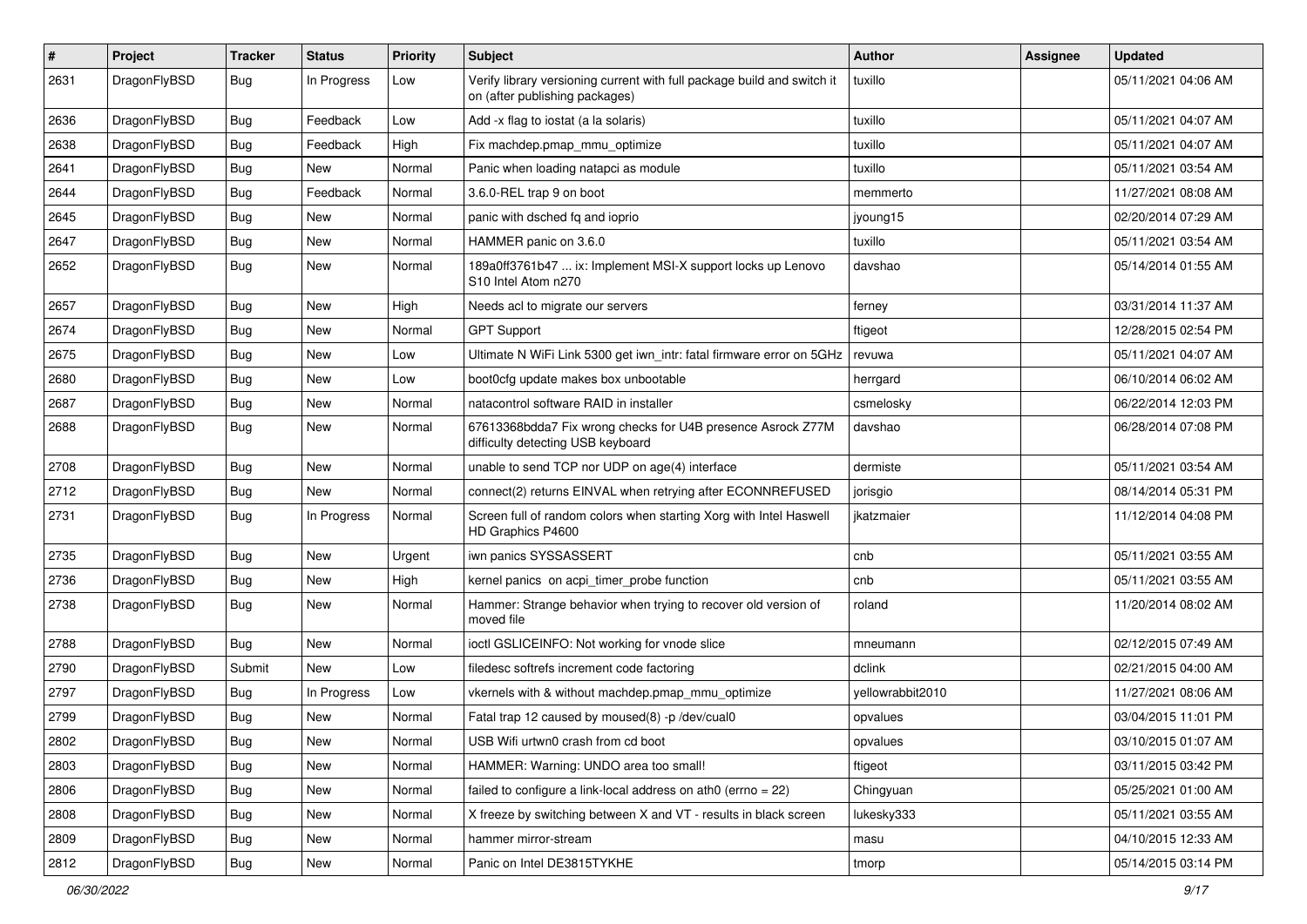| #    | Project      | <b>Tracker</b> | <b>Status</b> | <b>Priority</b> | Subject                                                                                                              | <b>Author</b>    | Assignee | <b>Updated</b>      |
|------|--------------|----------------|---------------|-----------------|----------------------------------------------------------------------------------------------------------------------|------------------|----------|---------------------|
| 2816 | DragonFlyBSD | <b>Bug</b>     | New           | Normal          | A multitasking process being debugged can get stuck                                                                  | phma             |          | 05/19/2015 03:57 AM |
| 2820 | DragonFlyBSD | <b>Bug</b>     | New           | Normal          | TP-Link USB Wi-Fi adapter cannot be reattached to the system                                                         | shamaz           |          | 05/22/2015 09:45 PM |
| 2835 | DragonFlyBSD | <b>Bug</b>     | New           | Normal          | /usr/include/c++/5.0/bits/c++locale.h likes<br>POSIX_C_SOURCE>=200809                                                | davshao          |          | 11/18/2015 03:40 AM |
| 2840 | DragonFlyBSD | Bug            | <b>New</b>    | Normal          | wrong voltage is reported                                                                                            | yellowrabbit2010 |          | 09/11/2015 06:09 PM |
| 2852 | DragonFlyBSD | <b>Bug</b>     | New           | Normal          | Hammer File System - hangs on undo during system boot / mount -<br>will not recover on DragonFlyBSD newer than 3.6.0 | abale            |          | 05/11/2021 04:07 AM |
| 2857 | DragonFlyBSD | <b>Bug</b>     | New           | Normal          | hammer stalls via bitcoin-qt                                                                                         | tkusumi          |          | 11/30/2015 06:52 AM |
| 2858 | DragonFlyBSD | <b>Bug</b>     | <b>New</b>    | Low             | Installer "Local or UTC" question should have "No" selected by<br>default.                                           | cgag             |          | 12/02/2015 01:18 PM |
| 2859 | DragonFlyBSD | <b>Bug</b>     | <b>New</b>    | Low             | Installer configuration menu always highlights "Select timezone", no<br>matter which step was last completed.        | cgag             |          | 12/02/2015 01:54 PM |
| 2863 | DragonFlyBSD | <b>Bug</b>     | <b>New</b>    | Normal          | HAMMER synch tid is zero                                                                                             | shamaz           |          | 12/12/2015 11:24 PM |
| 2874 | DragonFlyBSD | <b>Bug</b>     | New           | Normal          | make world DESTDIR=/emptydir fails                                                                                   | pascii           |          | 12/25/2015 07:04 AM |
| 2877 | DragonFlyBSD | <b>Bug</b>     | New           | Low             | sed fails when working with UTF-8 locale and non-UTF symbols                                                         | arcade@b1t.name  |          | 12/30/2015 11:20 AM |
| 2878 | DragonFlyBSD | Bug            | New           | Low             | [fix] CCVER problem when using clang and cpu extensions<br>(intrinsics)                                              | arcade@b1t.name  |          | 06/24/2016 04:25 AM |
| 2881 | DragonFlyBSD | <b>Bug</b>     | <b>New</b>    | Normal          | Pulseaudio hangs/resets system when starting X11                                                                     | mneumann         |          | 01/09/2016 03:08 AM |
| 2882 | DragonFlyBSD | <b>Bug</b>     | New           | Low             | bridge sends packets from individual interfaces                                                                      | arcade@b1t.name  |          | 01/09/2016 12:43 PM |
| 2886 | DragonFlyBSD | <b>Bug</b>     | New           | Normal          | dragonfly mail agent: sending a testmail causes high system load                                                     | worf             |          | 02/05/2016 05:53 AM |
| 2887 | DragonFlyBSD | Bug            | New           | Low             | Missing extattr_namespace_to_string and<br>extattr_string_to_namespace functions                                     | rubenk           |          | 02/06/2016 05:09 AM |
| 2890 | DragonFlyBSD | <b>Bug</b>     | <b>New</b>    | Normal          | not able to boot usb installer on Toshiba Chromebook 2                                                               | johnnywhishbone  |          | 02/22/2016 03:42 AM |
| 2891 | DragonFlyBSD | <b>Bug</b>     | New           | Normal          | Kernel panic in IEEE802.11 related code                                                                              | shamaz           |          | 05/29/2016 05:49 PM |
| 2892 | DragonFlyBSD | <b>Bug</b>     | New           | Normal          | swap_pager:indefinite wait bufferf error                                                                             | Ihmwzy           |          | 02/21/2016 10:32 PM |
| 2898 | DragonFlyBSD | <b>Bug</b>     | New           | Normal          | <b>HAMMER</b> panic                                                                                                  | pavalos          |          | 11/03/2018 07:05 AM |
| 2915 | DragonFlyBSD | <b>Bug</b>     | New           | High            | Hammer mirror-copy problem                                                                                           | t dfbsd          |          | 08/25/2016 05:28 AM |
| 2917 | DragonFlyBSD | <b>Bug</b>     | New           | Normal          | da8: reading primary partition table: error accessing offset<br>000000000000 for 512                                 | liweitianux      |          | 05/11/2021 08:43 PM |
| 2921 | DragonFlyBSD | Submit         | <b>New</b>    | Normal          | Allow moused to accept userland mouse events                                                                         | tautolog         |          | 05/11/2021 04:08 AM |
| 2924 | DragonFlyBSD | <b>Bug</b>     | New           | Normal          | cat -v fails to tag characters in extended table with M- prefix with<br>some locales                                 | sevan            |          | 07/11/2016 07:18 AM |
| 2930 | DragonFlyBSD | <b>Bug</b>     | New           | High            | 'objcache' causes panic during 'nfs_readdir'                                                                         | tofergus         |          | 07/26/2016 01:09 PM |
| 2931 | DragonFlyBSD | Bug            | New           | Low             | 'gdb' of 'vkernel' unable to print backtrace                                                                         | tofergus         |          | 07/26/2016 01:51 PM |
| 2933 | DragonFlyBSD | Submit         | New           | Normal          | Remove unix domain socket support from cat(1)                                                                        | sevan            |          | 08/01/2016 08:10 PM |
| 2936 | DragonFlyBSD | <b>Bug</b>     | New           | Normal          | loader.efi crashes while loading kernel                                                                              | spaceille        |          | 08/20/2016 06:17 AM |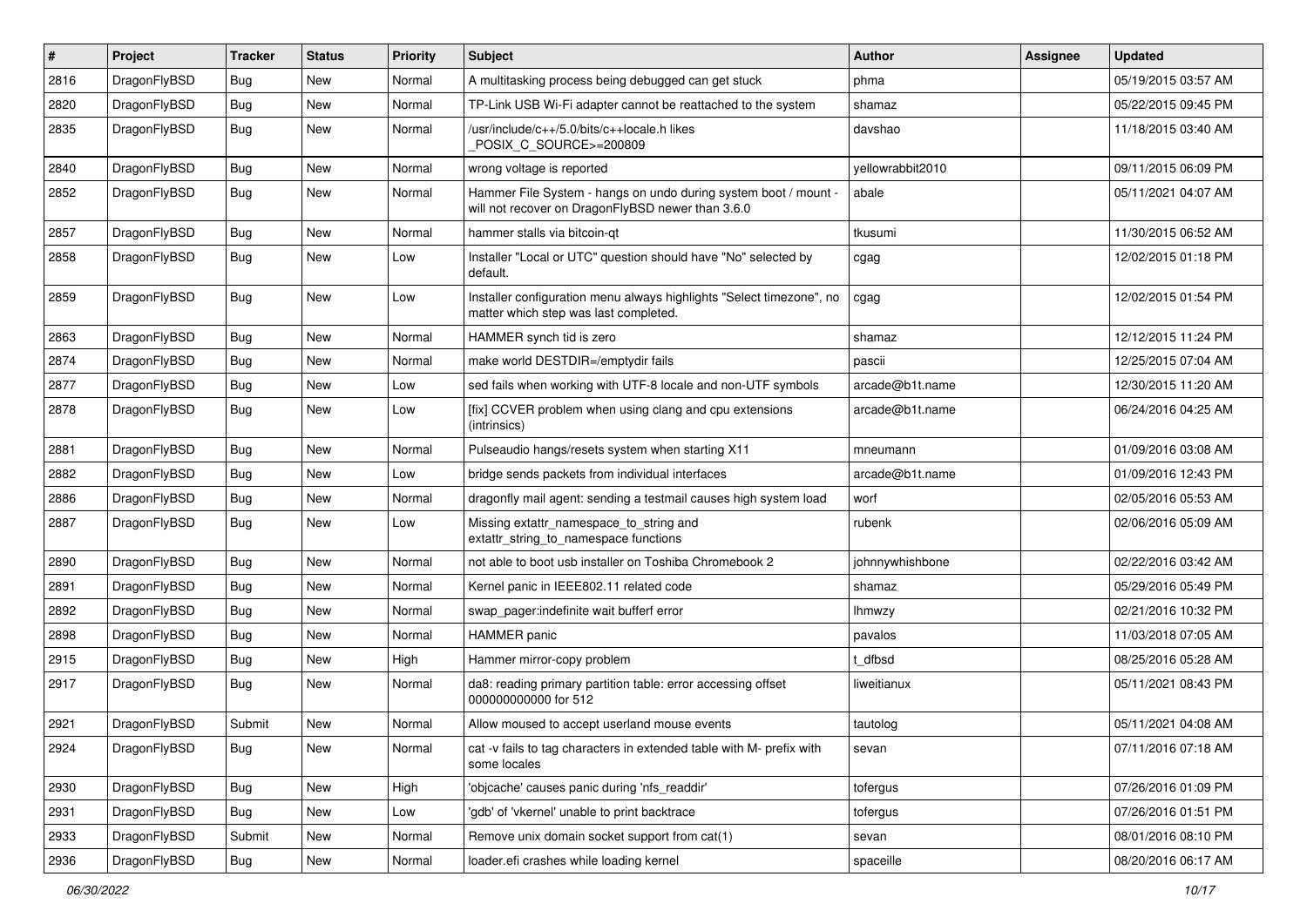| $\sharp$ | Project      | <b>Tracker</b> | <b>Status</b> | <b>Priority</b> | Subject                                                                                                 | Author                 | Assignee | <b>Updated</b>      |
|----------|--------------|----------------|---------------|-----------------|---------------------------------------------------------------------------------------------------------|------------------------|----------|---------------------|
| 2957     | DragonFlyBSD | <b>Bug</b>     | Feedback      | Normal          | swapoff -a followed by swapon -a doesn't give your swap back                                            | neilb                  |          | 10/09/2016 04:17 AM |
| 2958     | DragonFlyBSD | Bug            | Feedback      | Normal          | Hammer FS dies during pruning after massive write load                                                  | neilb                  |          | 10/11/2016 04:20 AM |
| 2970     | DragonFlyBSD | <b>Bug</b>     | New           | Normal          | kernel 4.7: "Is -I" causes panic on UDF filesystem: "bgetvp -<br>overlapping buffer"                    | peeter                 |          | 12/21/2016 02:46 AM |
| 2972     | DragonFlyBSD | Bug            | <b>New</b>    | Normal          | ipfw3 "deny to me" does not work correctly                                                              | mneumann               |          | 12/27/2016 12:11 PM |
| 2994     | DragonFlyBSD | <b>Bug</b>     | <b>New</b>    | Normal          | Intermittent boot hangs after git: hammer - HAMMER Version 7                                            | davshao                |          | 03/30/2017 02:06 PM |
| 3006     | DragonFlyBSD | <b>Bug</b>     | <b>New</b>    | Normal          | boot0cfg: panic in kern_udev.c in function _udev_dict_set_cstr when<br>installing in VirtualBox         | MichiGreat             |          | 04/01/2017 02:22 PM |
| 3011     | DragonFlyBSD | Bug            | In Progress   | Normal          | dragonfly/sys/dev/netif/re/re.c: suspicious code ?                                                      | dcb                    |          | 07/29/2017 01:26 AM |
| 3018     | DragonFlyBSD | Bug            | New           | Normal          | sys/bus/u4b/wlan/if_run.c:5464]: (style) Redundant condition                                            | dcb                    |          | 04/11/2017 11:26 AM |
| 3021     | DragonFlyBSD | Bug            | In Progress   | Normal          | sys/dev/drm/i915/i915_gem_stolen.c:115]: (error) Signed integer<br>overflow for expression '65535<<20'  | dcb                    |          | 04/11/2017 12:46 PM |
| 3022     | DragonFlyBSD | Bug            | <b>New</b>    | Normal          | sys/dev/netif/ath/ath/if_ath.c:2142: strange bitmask?                                                   | dcb                    |          | 04/11/2017 11:49 AM |
| 3024     | DragonFlyBSD | <b>Bug</b>     | New           | Low             | sys/dev/netif/wi/if_wi.c:1090]: (style) Redundant condition                                             | dcb                    |          | 04/11/2017 11:56 AM |
| 3025     | DragonFlyBSD | <b>Bug</b>     | <b>New</b>    | Normal          | sys/dev/powermng/powernow/powernow.c:284: bad comparison ?                                              | dcb                    |          | 09/23/2017 07:45 AM |
| 3029     | DragonFlyBSD | <b>Bug</b>     | <b>New</b>    | Normal          | Running DflyBSD 4.8 on FreeBSD bhyve as a guest                                                         | iron                   |          | 05/13/2022 04:33 AM |
| 3035     | DragonFlyBSD | <b>Bug</b>     | New           | Normal          | panic: assertion "cpu >= 0 && cpu < ncpus" failed in netisr_cpuport<br>at /usr/src/sys/net/netisr2.h:87 | masu                   |          | 05/11/2017 01:24 AM |
| 3036     | DragonFlyBSD | Bug            | <b>New</b>    | Normal          | panic in icmp_redirect_start() ASSERT_IN_NETISR(0)                                                      | tautolog               |          | 05/11/2017 07:27 PM |
| 3041     | DragonFlyBSD | Submit         | New           | Normal          | firmware: Remove embedding of multiple images in one module.                                            | Anonymous              |          | 12/25/2020 02:15 AM |
| 3047     | DragonFlyBSD | Bug            | <b>New</b>    | Normal          | <b>HAMMER</b> critical write error                                                                      | samuel                 |          | 06/19/2019 09:50 AM |
| 3049     | DragonFlyBSD | Bug            | New           | Normal          | panic DragonFly v4.8.1-RELEASE by mounting a malformed<br>msdosfs image [12.128]                        | open.source@ribose.com |          | 08/14/2017 02:53 AM |
| 3051     | DragonFlyBSD | Bug            | New           | Normal          | panic DragonFly v4.8.1-RELEASE by mounting a malformed NTFS<br>image [12.000]                           | open.source@ribose.com |          | 08/14/2017 03:20 AM |
| 3052     | DragonFlyBSD | <b>Bug</b>     | New           | Normal          | panic DragonFly v4.8.1-RELEASE by mounting a malformed NTFS<br>image [64.000]                           | open.source@ribose.com |          | 08/14/2017 03:22 AM |
| 3076     | DragonFlyBSD | Bug            | <b>New</b>    | Normal          | sys/dev/netif/ig_hal/e1000_ich8lan.c:1594: sanity checking mixup?                                       | dcb                    |          | 10/11/2017 01:58 AM |
| 3101     | DragonFlyBSD | Bug            | <b>New</b>    | Low             | PFI CGI install not working in dragonflybsd 5.0.1 USB install                                           | bnegre82               |          | 05/11/2021 04:14 AM |
| 3107     | DragonFlyBSD | Bug            | New           | Low             | ACPI interrupt storm when loading i915 on Lenovo T460                                                   | oyvinht                |          | 07/15/2020 07:01 AM |
| 3110     | DragonFlyBSD | <b>Bug</b>     | New           | Normal          | crash with ipfw3 under load                                                                             | bnegre82               |          | 12/09/2017 06:22 AM |
| 3111     | DragonFlyBSD | <b>Bug</b>     | In Progress   | High            | Mouse lags every second heavily under X11                                                               | mneumann               |          | 12/12/2017 09:46 PM |
| 3113     | DragonFlyBSD | <b>Bug</b>     | In Progress   | Urgent          | Booting vKernel fails due being out of swap space                                                       | tcullen                |          | 05/11/2021 04:14 AM |
| 3116     | DragonFlyBSD | Bug            | New           | Normal          | da0 detects on very big volume if to _remove_ usb install stick and<br>reboot on Intel NUC5PPYH         | dpostolov              |          | 01/07/2018 09:40 PM |
| 3117     | DragonFlyBSD | Bug            | New           | Normal          | Problem with colours if "intel" video-driver used                                                       | dpostolov              |          | 01/07/2018 11:35 PM |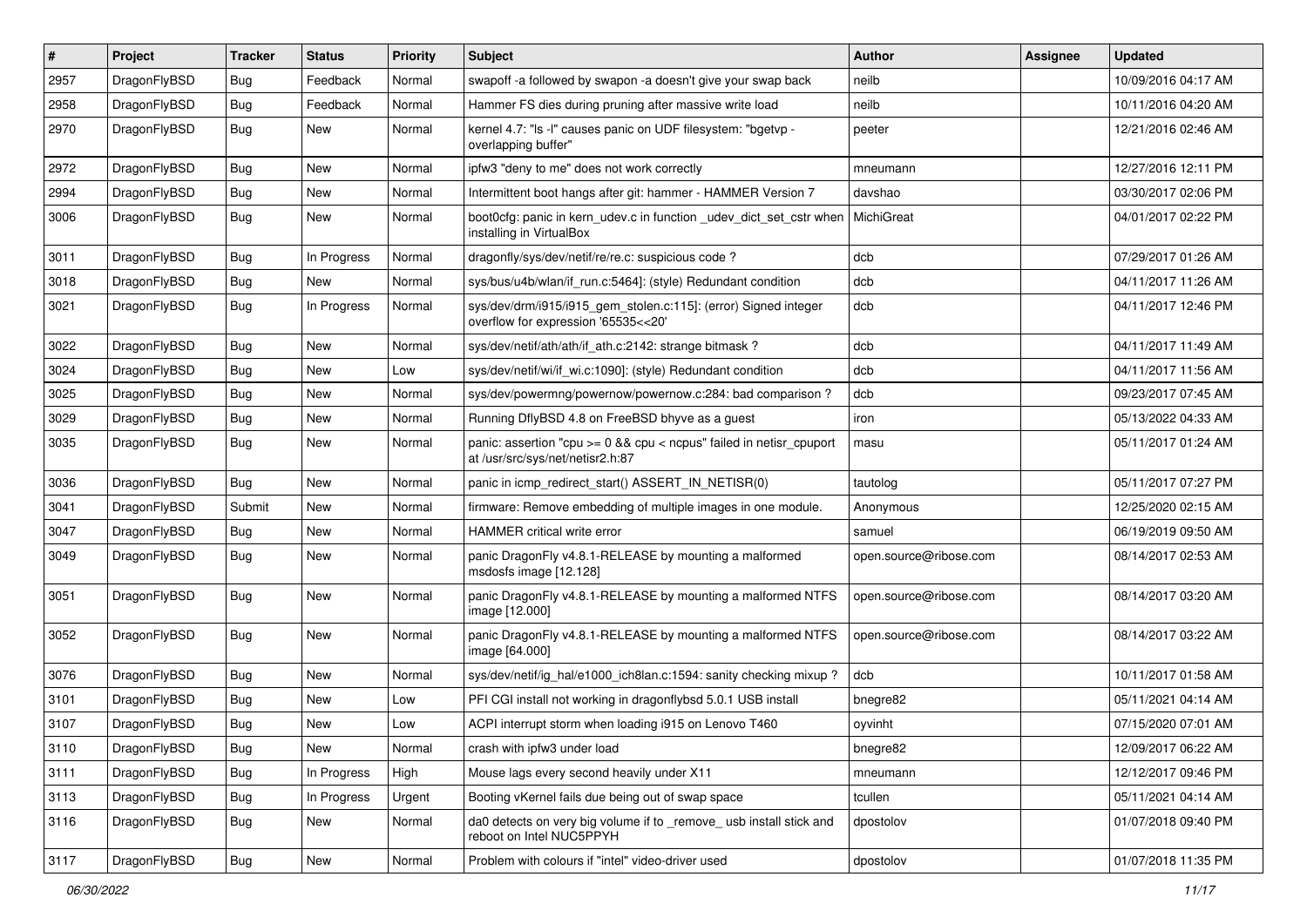| $\sharp$ | Project      | <b>Tracker</b> | <b>Status</b> | Priority | Subject                                                                                                                                                     | <b>Author</b>     | Assignee | <b>Updated</b>      |
|----------|--------------|----------------|---------------|----------|-------------------------------------------------------------------------------------------------------------------------------------------------------------|-------------------|----------|---------------------|
| 3120     | DragonFlyBSD | Bug            | New           | Normal   | Intel AC 8260 firmware does not load                                                                                                                        | Vintodrimmer      |          | 08/28/2018 03:30 AM |
| 3124     | DragonFlyBSD | Bug            | <b>New</b>    | High     | DragonFlyBSD 5.0.2 with Hammer2 with UEFI install doesn't boot                                                                                              | wiesl             |          | 06/18/2019 05:07 AM |
| 3129     | DragonFlyBSD | Bug            | New           | High     | Kernel panic with 5.2.0 on A2SDi-4C-HLN4F                                                                                                                   | stateless         |          | 04/24/2018 12:50 AM |
| 3132     | DragonFlyBSD | Bug            | <b>New</b>    | Low      | unifdef mined                                                                                                                                               | bcallah           |          | 04/26/2018 08:34 PM |
| 3134     | DragonFlyBSD | Bug            | <b>New</b>    | Normal   | RFC 3021 (/31 networks) appear to be unsupported                                                                                                            | jailbird          |          | 05/16/2018 11:03 PM |
| 3135     | DragonFlyBSD | Submit         | <b>New</b>    | Normal   | Add EVFILT_RECV and EVFILT_SEND                                                                                                                             | tautolog          |          | 05/25/2018 09:59 PM |
| 3139     | DragonFlyBSD | Bug            | New           | Normal   | USB Mouse Does Not Work in DragonflyBSD guest on VirtualBox                                                                                                 | chiguy1256        |          | 06/24/2018 10:14 PM |
| 3141     | DragonFlyBSD | Bug            | <b>New</b>    | Normal   | dhclient blocks boot process                                                                                                                                | rowo              |          | 12/16/2018 11:01 AM |
| 3142     | DragonFlyBSD | Submit         | <b>New</b>    | Normal   | lib/libdmsg: Unbreak using new API EVP_CIPHER_CTX_new()                                                                                                     | tkusumi           |          | 07/08/2018 04:18 AM |
| 3143     | DragonFlyBSD | Bug            | New           | Normal   | assertion "0" failed in hammer2_inode_xop_chain_sync                                                                                                        | cbin              |          | 07/18/2018 12:50 PM |
| 3147     | DragonFlyBSD | Submit         | <b>New</b>    | Normal   | Enable headless installation                                                                                                                                | ddegroot          |          | 10/09/2018 01:25 PM |
| 3152     | DragonFlyBSD | Bug            | Feedback      | Normal   | Console's size in ttyv0 and single user mode is sticking to 80x25,<br>while ttyv1 can make use of the whole screen                                          | overtime          |          | 02/24/2019 01:08 AM |
| 3157     | DragonFlyBSD | <b>Bug</b>     | New           | Normal   | TP-Link UE300 not working in 5.2-RELEASE                                                                                                                    | tuxillo           |          | 11/15/2018 02:08 PM |
| 3165     | DragonFlyBSD | Bug            | <b>New</b>    | Normal   | Looping at boot time                                                                                                                                        | gop               |          | 12/28/2018 01:04 PM |
| 3170     | DragonFlyBSD | Bug            | New           | Normal   | repeatable nfsd crash                                                                                                                                       | tse               |          | 06/11/2020 05:52 AM |
| 3184     | DragonFlyBSD | <b>Bug</b>     | <b>New</b>    | Normal   | tsleep(9) return value when PCATCH specified                                                                                                                | tkusumi           |          | 04/03/2019 06:49 AM |
| 3189     | DragonFlyBSD | Bug            | New           | Normal   | Allow DragonFly Mail Agent to accept an alternate config via<br>command line switch                                                                         | iang              |          | 08/16/2021 12:42 AM |
| 3194     | DragonFlyBSD | Bug            | New           | High     | Hammer kernel crash on mirror-stream of PFS after upgrade<br>(assertion "cursor->flags &<br>HAMMER_CURSOR_ITERATE_CHECK" failed in<br>hammer_btree_iterate) | Anonymous         |          | 06/29/2019 01:32 PM |
| 3196     | DragonFlyBSD | Bug            | <b>New</b>    | Normal   | test issue after redmine upgrade (2)                                                                                                                        | tuxillo           |          | 07/05/2019 04:33 AM |
| 3197     | DragonFlyBSD | Bug            | <b>New</b>    | Normal   | DragonFly upgrades                                                                                                                                          | tse               |          | 04/18/2020 04:18 PM |
| 3199     | DragonFlyBSD | <b>Bug</b>     | New           | Normal   | PFS label not found panic                                                                                                                                   | tse               |          | 08/21/2019 03:51 AM |
| 3201     | DragonFlyBSD | Submit         | New           | Normal   | Fixes make search display                                                                                                                                   | htse              |          | 08/20/2021 04:02 PM |
| 3206     | DragonFlyBSD | Submit         | New           | Normal   | update psm/kbd to FreeBSD 12.0 code                                                                                                                         | htse              |          | 10/05/2019 03:49 PM |
| 3208     | DragonFlyBSD | <b>Bug</b>     | New           | Normal   | Crash related to nfsd                                                                                                                                       | tse               |          | 06/11/2020 05:52 AM |
| 3209     | DragonFlyBSD | <b>Bug</b>     | <b>New</b>    | Normal   | svc has some minor bugs                                                                                                                                     | arcade@b1t.name   |          | 10/24/2019 09:08 AM |
| 3215     | DragonFlyBSD | <b>Bug</b>     | <b>New</b>    | Normal   | Hang in todrain(3) after write(3)                                                                                                                           | noloader          |          | 11/25/2019 03:08 PM |
| 3217     | DragonFlyBSD | <b>Bug</b>     | New           | Normal   | rescue tools: make install fails if rescue folder doesn't exist                                                                                             | t dfbsd           |          | 11/27/2019 08:16 PM |
| 3218     | DragonFlyBSD | <b>Bug</b>     | New           | Normal   | Kernel panics are not sent to comconsole when booted over EFI                                                                                               | mqudsi            |          | 12/02/2019 08:52 PM |
| 3219     | DragonFlyBSD | <b>Bug</b>     | New           | Normal   | x11/xorg port can not be build                                                                                                                              | <b>UlasSAYGIN</b> |          | 03/31/2020 08:57 AM |
| 3222     | DragonFlyBSD | <b>Bug</b>     | New           | Normal   | gcc - undefined reference to '__atomic_load' (missing libatomic?)                                                                                           | mneumann          |          | 02/08/2020 02:45 AM |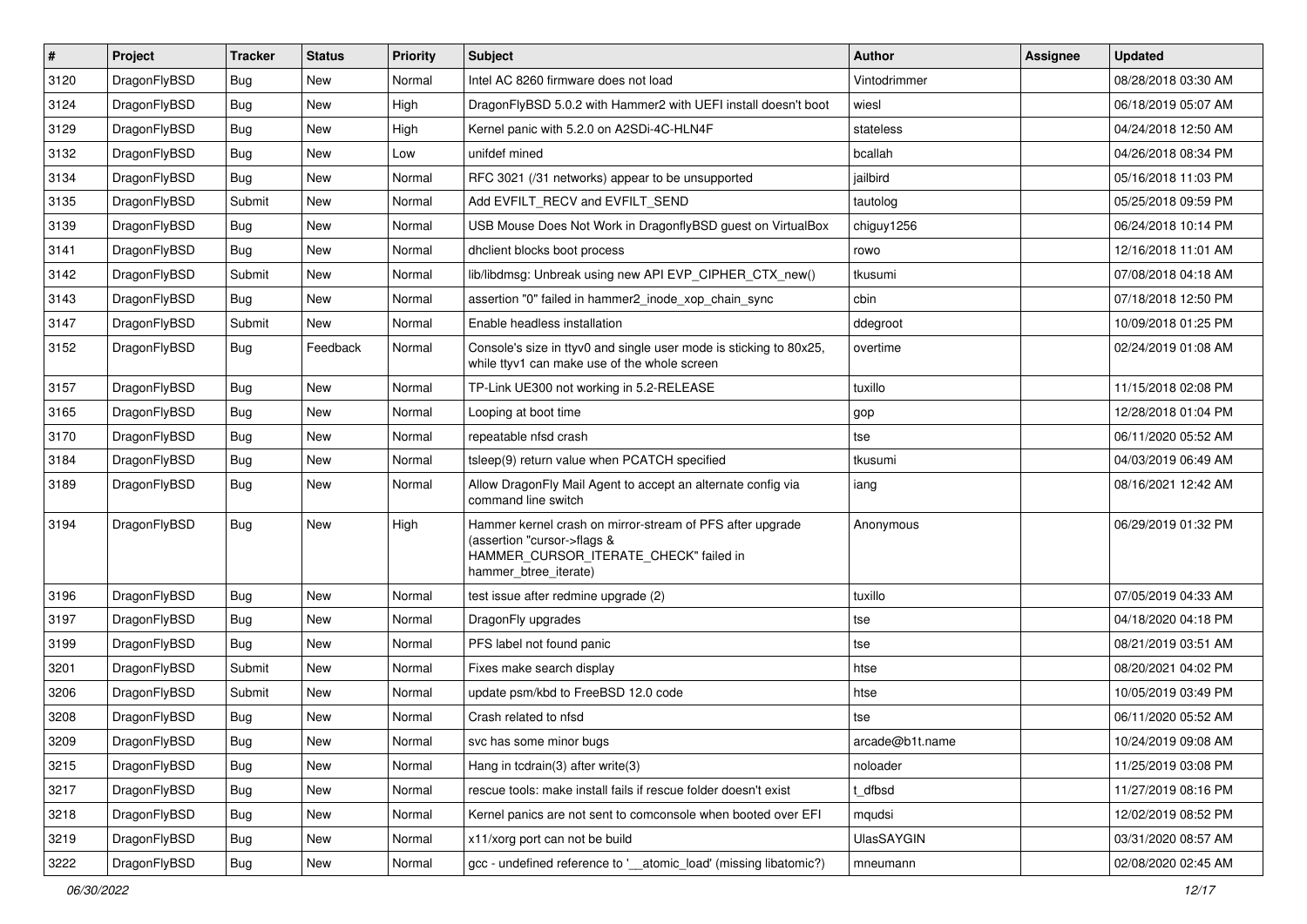| $\vert$ # | Project      | <b>Tracker</b> | <b>Status</b> | <b>Priority</b> | <b>Subject</b>                                                                             | Author            | Assignee | <b>Updated</b>      |
|-----------|--------------|----------------|---------------|-----------------|--------------------------------------------------------------------------------------------|-------------------|----------|---------------------|
| 3224      | DragonFlyBSD | <b>Bug</b>     | <b>New</b>    | Normal          | Kernel panic when trying to ping6                                                          | zhtw              |          | 03/08/2020 08:55 AM |
| 3225      | DragonFlyBSD | Bug            | <b>New</b>    | Normal          | nfsd freeze when using gemu                                                                | tse               |          | 03/17/2020 11:52 AM |
| 3226      | DragonFlyBSD | Bug            | <b>New</b>    | Normal          | Xorg freezes in vm: thread stuck in "objtrm1"                                              | peeter            |          | 04/08/2020 02:10 AM |
| 3227      | DragonFlyBSD | Submit         | New           | Normal          | Add HAMMER2 instructions in the installation medium README                                 | daftaupe          |          | 03/26/2020 03:34 PM |
| 3228      | DragonFlyBSD | <b>Bug</b>     | <b>New</b>    | Low             | pfi kif unref: state refcount $\leq$ 0 in dmesg                                            | justin            |          | 03/05/2021 06:39 AM |
| 3231      | DragonFlyBSD | <b>Bug</b>     | <b>New</b>    | Normal          | wifi drops on 5.8                                                                          | tse               |          | 04/06/2020 05:08 AM |
| 3235      | DragonFlyBSD | Bug            | New           | Normal          | Kernel panic in devfs vnops.c                                                              | mneumann          |          | 04/28/2020 07:00 AM |
| 3238      | DragonFlyBSD | <b>Bug</b>     | <b>New</b>    | Normal          | race conditions when printing from vkernel console                                         | piecuch           |          | 05/19/2020 02:50 PM |
| 3239      | DragonFlyBSD | Bug            | New           | Normal          | unable to SIGKILL glitched emacs                                                           | piecuch           |          | 05/26/2020 03:30 AM |
| 3240      | DragonFlyBSD | Bug            | New           | High            | compile error because of openssl with /usr/dports/security/rhash for<br>mysql 8 install    | <b>UlasSAYGIN</b> |          | 06/04/2020 08:05 AM |
| 3243      | DragonFlyBSD | Bug            | New           | Normal          | SMART status not reported properly for SSD disks                                           | daftaupe          |          | 09/09/2020 11:03 PM |
| 3245      | DragonFlyBSD | <b>Bug</b>     | <b>New</b>    | Normal          | panic: free: guard1x fail, i915 load from loader.conf                                      | polachok          |          | 08/21/2020 10:36 AM |
| 3246      | DragonFlyBSD | Bug            | New           | Normal          | HAMMER2 unable to handle ENOSPC properly                                                   | tkusumi           |          | 09/04/2020 11:11 AM |
| 3247      | DragonFlyBSD | <b>Bug</b>     | <b>New</b>    | Normal          | Kernel panic doing nothing much                                                            | phma              |          | 09/12/2020 11:40 PM |
| 3249      | DragonFlyBSD | Bug            | <b>New</b>    | Normal          | HAMMER2 fsync(2) not working properly                                                      | tkusumi           |          | 09/21/2020 07:07 AM |
| 3252      | DragonFlyBSD | Bug            | <b>New</b>    | Normal          | tcsetattr/tcgetattr set errno incorrectly on non-TTY                                       | tonyc             |          | 10/26/2020 09:34 PM |
| 3266      | DragonFlyBSD | <b>Bug</b>     | New           | High            | Filesystems broken due to "KKASSERT(count &<br>TOK COUNTMASK);"                            | tkusumi           |          | 03/15/2021 01:21 PM |
| 3269      | DragonFlyBSD | <b>Bug</b>     | In Progress   | Normal          | Is double-buffer'd buf still required by HAMMER2 ?                                         | tkusumi           |          | 05/12/2021 04:09 PM |
| 3276      | DragonFlyBSD | Submit         | New           | Normal          | Add option controlling whether gpt expand expands the last partition<br>(needs testing)    | falsifian         |          | 07/10/2021 03:35 AM |
| 3278      | DragonFlyBSD | Bug            | <b>New</b>    | Normal          | Second screen image is distorted                                                           | arcade@b1t.name   |          | 07/10/2021 03:36 AM |
| 3280      | DragonFlyBSD | <b>Bug</b>     | <b>New</b>    | Normal          | KMS console and i915(4) not working in 6.0                                                 | cmusser           |          | 07/10/2021 03:35 AM |
| 3281      | DragonFlyBSD | <b>Bug</b>     | <b>New</b>    | Normal          | Crash after leaving unattended for a while                                                 | bhaible           |          | 07/10/2021 03:32 AM |
| 3282      | DragonFlyBSD | Bug            | <b>New</b>    | Normal          | unexpected errno value from fopen()                                                        | bhaible           |          | 07/10/2021 03:34 AM |
| 3283      | DragonFlyBSD | <b>Bug</b>     | <b>New</b>    | Normal          | mknodat() cannot create FIFOs                                                              | bhaible           |          | 07/10/2021 03:34 AM |
| 3284      | DragonFlyBSD | <b>Bug</b>     | New           | Normal          | Wrong towlower() result for U+038A                                                         | bhaible           |          | 07/10/2021 03:34 AM |
| 3298      | DragonFlyBSD | <b>Bug</b>     | New           | Normal          | Running "w" and having logged in via XDM through VNC, "w" prints<br>an extra error message | piecuch           |          | 10/25/2021 09:16 AM |
| 3299      | DragonFlyBSD | Bug            | In Progress   | Normal          | DragonFlyBSD reports utterly wrong uptime (most of the time, right<br>after booting in)    | adrian            |          | 11/11/2021 01:43 PM |
| 3300      | DragonFlyBSD | Bug            | <b>New</b>    | Normal          | Running Xvnc from TigerVNC package through the INETD daemon<br>in TCP WAIT mode fails hard | adrian            |          | 01/08/2022 04:25 AM |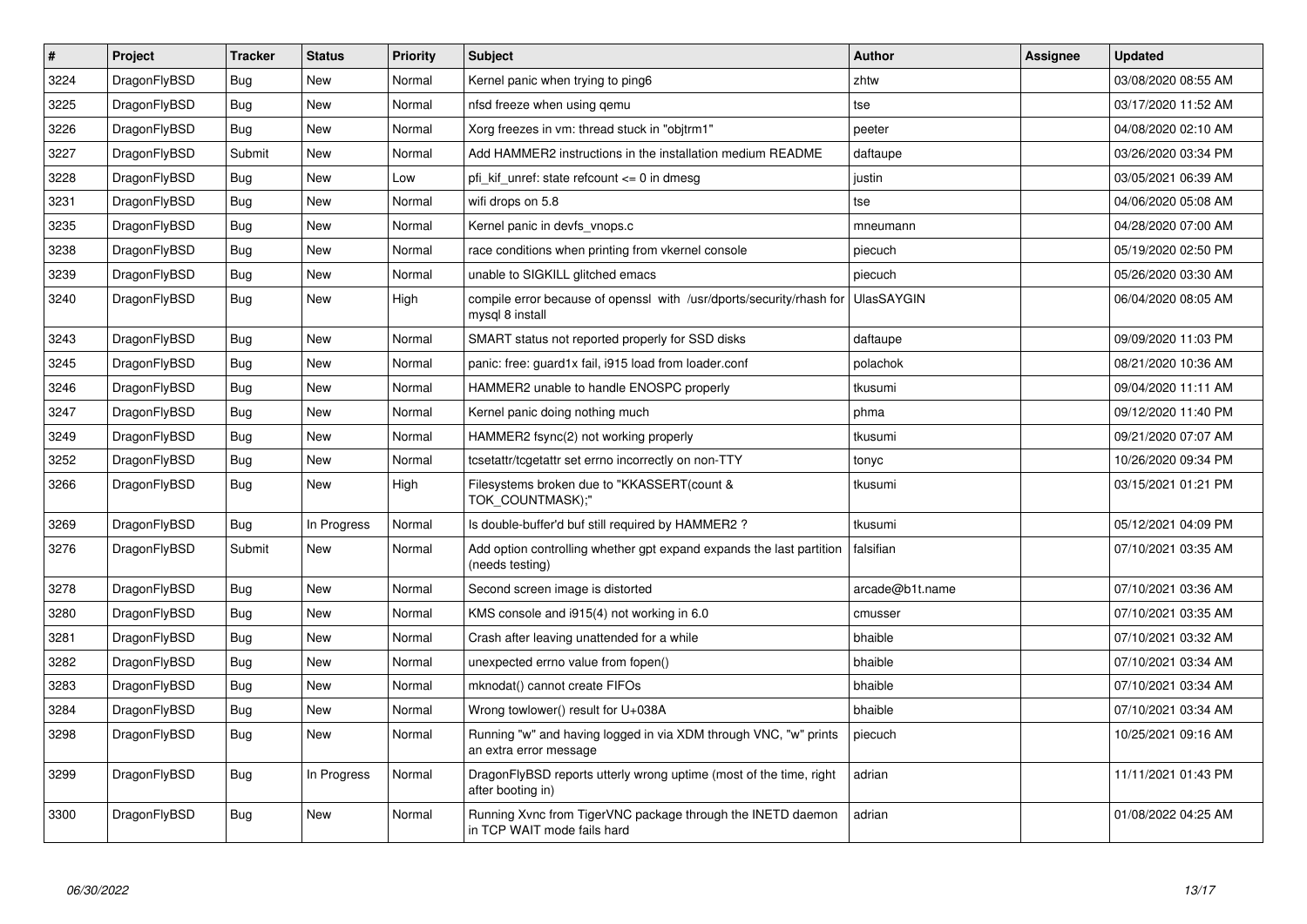| $\pmb{\#}$ | Project      | <b>Tracker</b> | <b>Status</b> | <b>Priority</b> | Subject                                                                                                   | <b>Author</b>   | Assignee | <b>Updated</b>      |
|------------|--------------|----------------|---------------|-----------------|-----------------------------------------------------------------------------------------------------------|-----------------|----------|---------------------|
| 3301       | DragonFlyBSD | Bug            | New           | Normal          | Gkrellm from the packages is not showing logged in users in main<br>window, logged in users always $== 0$ | adrian          |          | 01/08/2022 04:24 AM |
| 3302       | DragonFlyBSD | <b>Bug</b>     | <b>New</b>    | Normal          | Will not boot on System76 Lemur Pro (lemp10)                                                              | piecuch         |          | 11/03/2021 10:21 AM |
| 3310       | DragonFlyBSD | Bug            | In Progress   | Normal          | NVMM+QEMU fail to boot with UEFI: Mem Assist Failed<br>[gpa=0xfffffff0]                                   | liweitianux     |          | 01/11/2022 03:22 PM |
| 3311       | DragonFlyBSD | <b>Bug</b>     | <b>New</b>    | Low             | TrueCrypt support may cause kernel crash                                                                  | arcade@b1t.name |          | 04/29/2022 06:19 AM |
| 3312       | DragonFlyBSD | Submit         | New           | Normal          | hammer2: redundant chain modify after chain creation                                                      | tkusumi         |          | 05/15/2022 01:35 PM |
| 3313       | DragonFlyBSD | Bug            | New           | Normal          | Can't boot from my live USB at all. The kernel loading process<br>hangs.                                  | rempas          |          | 06/03/2022 12:16 AM |
| 3316       | DragonFlyBSD | Bug            | New           | Normal          | hammer2_dirent_create() allows creating >1 dirents with the same<br>name                                  | tkusumi         |          | 06/05/2022 12:35 PM |
| 3317       | DragonFlyBSD | Bug            | In Progress   | Normal          | Network vtnet0 not working on Hetzner cloud                                                               | mneumann        |          | 06/18/2022 03:55 AM |
| 3319       | DragonFlyBSD | Bug            | New           | Normal          | setproctitle() calls can change effect of later setproctitle() calls                                      | tonyc           |          | 06/29/2022 06:10 PM |
| 1430       | DragonFlyBSD | Bug            | New           | Normal          | Buggy $w(1)$ ?                                                                                            | hasso           | alexh    | 11/24/2010 08:09 AM |
| 1538       | DragonFlyBSD | Bug            | New           | Low             | mountroot should probe file systems                                                                       | corecode        | alexh    | 11/24/2010 06:35 PM |
| 2100       | DragonFlyBSD | Bug            | Feedback      | Normal          | devfs related panic                                                                                       | sepherosa       | alexh    | 07/10/2011 02:29 PM |
| 2353       | DragonFlyBSD | Bug            | In Progress   | Normal          | panic: assertion "gd->gd_spinlocks_wr == 0" failed in<br>bsd4_schedulerclock                              | jaydg           | alexh    | 11/28/2012 01:57 AM |
| 1127       | DragonFlyBSD | <b>Bug</b>     | Feedback      | Low             | cdrom drive not detected                                                                                  | tgr             | corecode | 01/15/2015 08:55 AM |
| 1411       | DragonFlyBSD | Bug            | Feedback      | Normal          | Burning doesn't work with ahci(4)                                                                         | hasso           | dillon   | 05/11/2021 04:00 AM |
| 1831       | DragonFlyBSD | <b>Bug</b>     | Feedback      | High            | HAMMER "malloc limit exceeded" panic                                                                      | eocallaghan     | dillon   | 06/04/2022 04:38 AM |
| 2037       | DragonFlyBSD | <b>Bug</b>     | Feedback      | Normal          | Panic Bad link elm while building packages                                                                | ftigeot         | dillon   | 04/21/2011 07:20 AM |
| 2092       | DragonFlyBSD | Bug            | <b>New</b>    | Normal          | Panic: Bad link elm 0x next->prev != elm                                                                  | masterblaster   | dillon   | 12/04/2011 12:49 PM |
| 2819       | DragonFlyBSD | Bug            | In Progress   | Normal          | Random micro system freezes after a week of uptime                                                        | ftigeot         | dillon   | 08/16/2015 08:46 PM |
| 3154       | DragonFlyBSD | Submit         | New           | Normal          | Update serial handling in bootloader                                                                      | ddegroot        | dillon   | 11/06/2018 11:21 PM |
| 1593       | DragonFlyBSD | Bug            | Feedback      | Normal          | panic: assertion: ccb == ap->ap_err_ccb in ahci_put_err_ccb                                               | ftigeot         | ftigeot  | 05/15/2022 05:09 AM |
| 2870       | DragonFlyBSD | Bug            | New           | High            | Broken text and icons when glamor acceleration is used                                                    | 375gnu          | ftigeot  | 01/31/2016 12:13 AM |
| 3031       | DragonFlyBSD | Submit         | In Progress   | Normal          | Update drm/radeon to Linux 4.7.10 as much as possible                                                     | davshao         | ftigeot  | 08/19/2021 12:33 PM |
| 1946       | DragonFlyBSD | Bug            | New           | Normal          | ieee80211 panic                                                                                           | pavalos         | josepht  | 01/27/2011 06:00 PM |
| 1964       | DragonFlyBSD | <b>Bug</b>     | New           | Normal          | iwn (panic assertion : wlan_assert_serialized)                                                            | sjmm.ptr        | josepht  | 02/01/2011 12:57 PM |
| 385        | DragonFlyBSD | Bug            | Feedback      | Low             | Mail archive address removal                                                                              | justin          | justin   | 03/09/2013 11:24 AM |
| 1969       | DragonFlyBSD | <b>Bug</b>     | New           | Normal          | pf-related network problem                                                                                | pavalos         | lentferj | 02/01/2011 06:57 PM |
| 679        | DragonFlyBSD | <b>Bug</b>     | New           | Low             | Netgraph backward compatibility for old *LEN constants                                                    | nant            | nant     | 02/18/2014 05:45 AM |
| 2549       | DragonFlyBSD | Bug            | In Progress   | Normal          | netgraph7: Kernel page fault.                                                                             | russiane39      | nant     | 05/10/2013 11:20 PM |
| 600        | DragonFlyBSD | Bug            | New           | Low             | /sys/libkern/karc4random                                                                                  | robin_carey5    | profmakx | 01/19/2015 03:07 AM |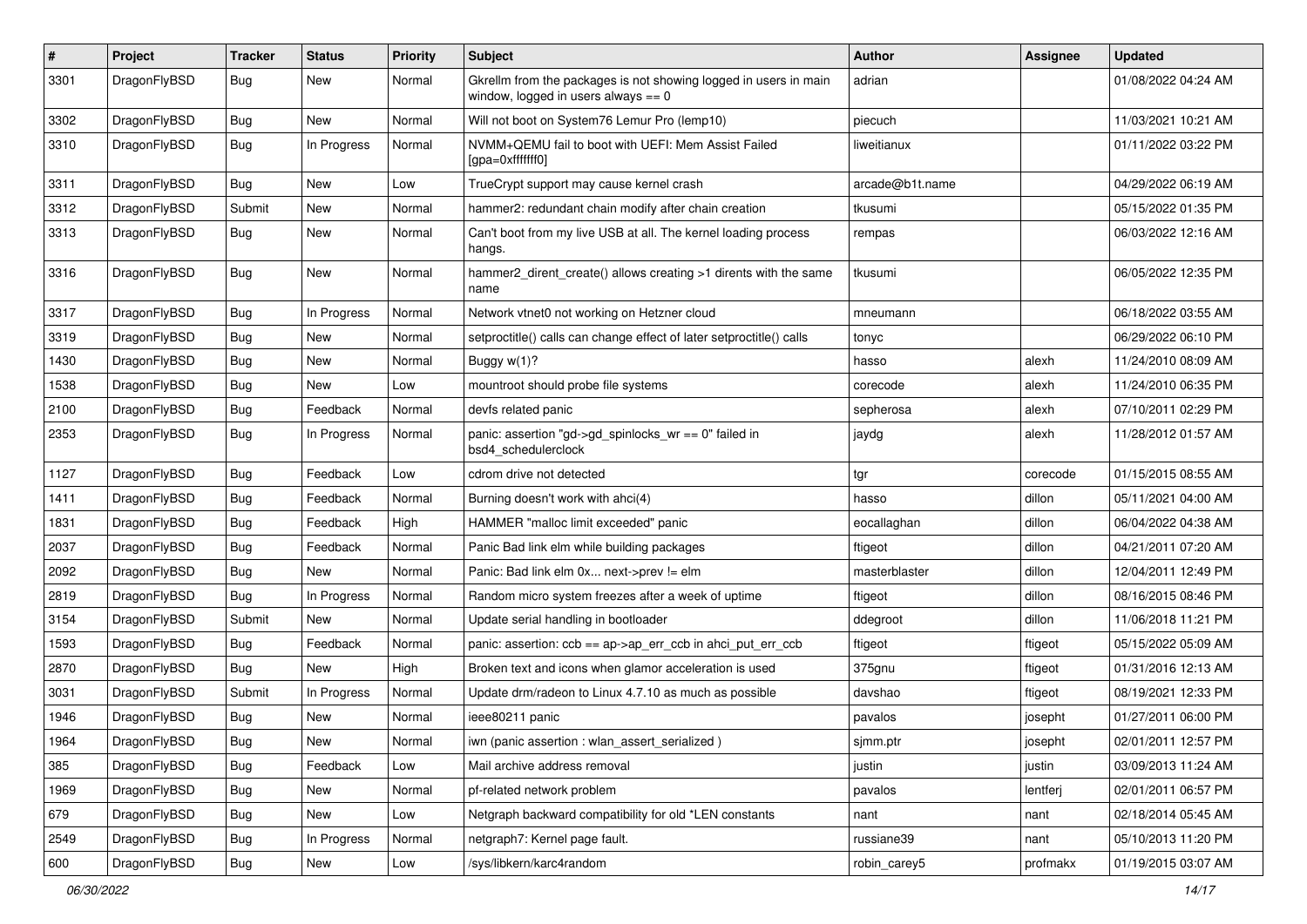| #    | Project      | <b>Tracker</b> | <b>Status</b> | <b>Priority</b> | Subject                                                                                                                                                  | <b>Author</b> | <b>Assignee</b> | <b>Updated</b>      |
|------|--------------|----------------|---------------|-----------------|----------------------------------------------------------------------------------------------------------------------------------------------------------|---------------|-----------------|---------------------|
| 2746 | DragonFlyBSD | <b>Bug</b>     | New           | Normal          | some fraction of xterms started from the xmonad window manager<br>get killed with SIGALRM                                                                | isenmann      | profmakx        | 12/28/2014 02:51 AM |
| 2822 | DragonFlyBSD | <b>Bug</b>     | New           | Normal          | USB 3.0 stick throws "reading primary partition table: error<br>accessing offset 000[] for 152" error, while the stick works on any<br>other OS I tested | revuwa        | profmakx        | 06/29/2015 05:56 AM |
| 168  | DragonFlyBSD | <b>Bug</b>     | In Progress   | Normal          | Livelocked limit engaged while trying to setup IPW wireless                                                                                              | mschacht      | sepherosa       | 05/11/2021 04:05 AM |
| 2825 | DragonFlyBSD | <b>Bug</b>     | New           | High            | 3x dhclient = hanging system (objcache exhausted)                                                                                                        | jaccovonb     | sepherosa       | 05/11/2021 03:55 AM |
| 1302 | DragonFlyBSD | <b>Bug</b>     | In Progress   | Normal          | Checkpoint regression?                                                                                                                                   | sjg           | sjg             | 07/10/2013 05:22 PM |
| 1532 | DragonFlyBSD | <b>Bug</b>     | New           | Low             | jemalloc doesn't work on DragonFly                                                                                                                       | hasso         | sjg             | 08/02/2011 01:14 AM |
| 1769 | DragonFlyBSD | <b>Bug</b>     | New           | Normal          | panic: assertion: _tp->tt_msg->tt_cpuid == mycpuid in<br>tcp callout active                                                                              | pavalos       | sjg             | 05/15/2022 11:07 AM |
| 341  | DragonFlyBSD | Bug            | New           | Normal          | Vinum erroneously repors devices as busy                                                                                                                 | corecode      | swildner        | 01/21/2012 04:50 AM |
| 1714 | DragonFlyBSD | Bug            | New           | Low             | hwpmc                                                                                                                                                    | alexh         | swildner        | 08/18/2012 02:03 PM |
| 2252 | DragonFlyBSD | Bug            | New           | Low             | snd hda not useable if loaded via /boot/loader.conf                                                                                                      | xbit          | swildner        | 12/14/2011 12:23 AM |
| 2265 | DragonFlyBSD | Bug            | <b>New</b>    | Normal          | mbsrtowcs does not properly handle invalid mbstate_t in ps                                                                                               | c.turner1     | swildner        | 01/10/2012 07:56 PM |
| 2585 | DragonFlyBSD | Bug            | New           | Normal          | Dfly 3.4.3 on ESXi 5.1, HP Smart Array P410 passthrough<br>recognised, but not functioning                                                               | yggdrasil     | swildner        | 05/09/2022 08:14 AM |
| 731  | DragonFlyBSD | Bug            | New           | Normal          | system freeze on "slice too large"                                                                                                                       | corecode      | tuxillo         | 06/25/2022 04:01 AM |
| 742  | DragonFlyBSD | Bug            | In Progress   | Normal          | umount problems with multiple mounts                                                                                                                     | corecode      | tuxillo         | 06/25/2022 04:02 AM |
| 781  | DragonFlyBSD | <b>Bug</b>     | In Progress   | Normal          | fdisk uses wrong geometry on usb flash drives                                                                                                            | corecode      | tuxillo         | 05/11/2021 03:50 AM |
| 847  | DragonFlyBSD | Bug            | Feedback      | Normal          | processes getting stuck on mount point                                                                                                                   | corecode      | tuxillo         | 05/11/2021 03:50 AM |
| 901  | DragonFlyBSD | Bug            | Feedback      | Normal          | route show needs to get data from all cpus                                                                                                               | corecode      | tuxillo         | 05/11/2021 03:50 AM |
| 911  | DragonFlyBSD | Bug            | Feedback      | Normal          | kidload/kernel linker can exceed malloc reserve and panic system                                                                                         | corecode      | tuxillo         | 05/11/2021 03:51 AM |
| 998  | DragonFlyBSD | Bug            | In Progress   | Normal          | Unconfiguring a vn while it is mounted                                                                                                                   | rumcic        | tuxillo         | 05/11/2021 04:00 AM |
| 1030 | DragonFlyBSD | <b>Bug</b>     | In Progress   | Normal          | msdosfs umount panic                                                                                                                                     | corecode      | tuxillo         | 05/11/2021 03:51 AM |
| 1198 | DragonFlyBSD | Bug            | New           | High            | DDB loops panic in db_read_bytes                                                                                                                         | corecode      | tuxillo         | 05/11/2021 03:51 AM |
| 1287 | DragonFlyBSD | Bug            | Feedback      | Normal          | altg configuration doesn't work                                                                                                                          | corecode      | tuxillo         | 05/11/2021 03:51 AM |
| 1293 | DragonFlyBSD | Bug            | New           | Normal          | 2.2.1-REL Installer Request                                                                                                                              | mk            | tuxillo         | 05/11/2021 04:00 AM |
| 1390 | DragonFlyBSD | <b>Bug</b>     | In Progress   | Normal          | Use id_t type for {get,set}priority()                                                                                                                    | Anonymous     | tuxillo         | 07/05/2019 02:18 AM |
| 1397 | DragonFlyBSD | <b>Bug</b>     | Feedback      | Normal          | jobs -I output inconsistency when called from script                                                                                                     | Anonymous     | tuxillo         | 05/15/2022 05:07 AM |
| 1428 | DragonFlyBSD | <b>Bug</b>     | Feedback      | Low             | POSIX.1e implementation is too old                                                                                                                       | hasso         | tuxillo         | 05/11/2021 04:00 AM |
| 1440 | DragonFlyBSD | <b>Bug</b>     | New           | Normal          | ptrace/gdb doesn't work after process blocks SIGTRAP                                                                                                     | corecode      | tuxillo         | 05/11/2021 03:52 AM |
| 1442 | DragonFlyBSD | <b>Bug</b>     | New           | Normal          | blocking SIGSEGV and triggering a segment violation produces an<br>all CPU consuming process                                                             | corecode      | tuxillo         | 05/11/2021 03:52 AM |
| 1469 | DragonFlyBSD | <b>Bug</b>     | In Progress   | Normal          | Hammer history security concern                                                                                                                          | corecode      | tuxillo         | 05/11/2021 03:52 AM |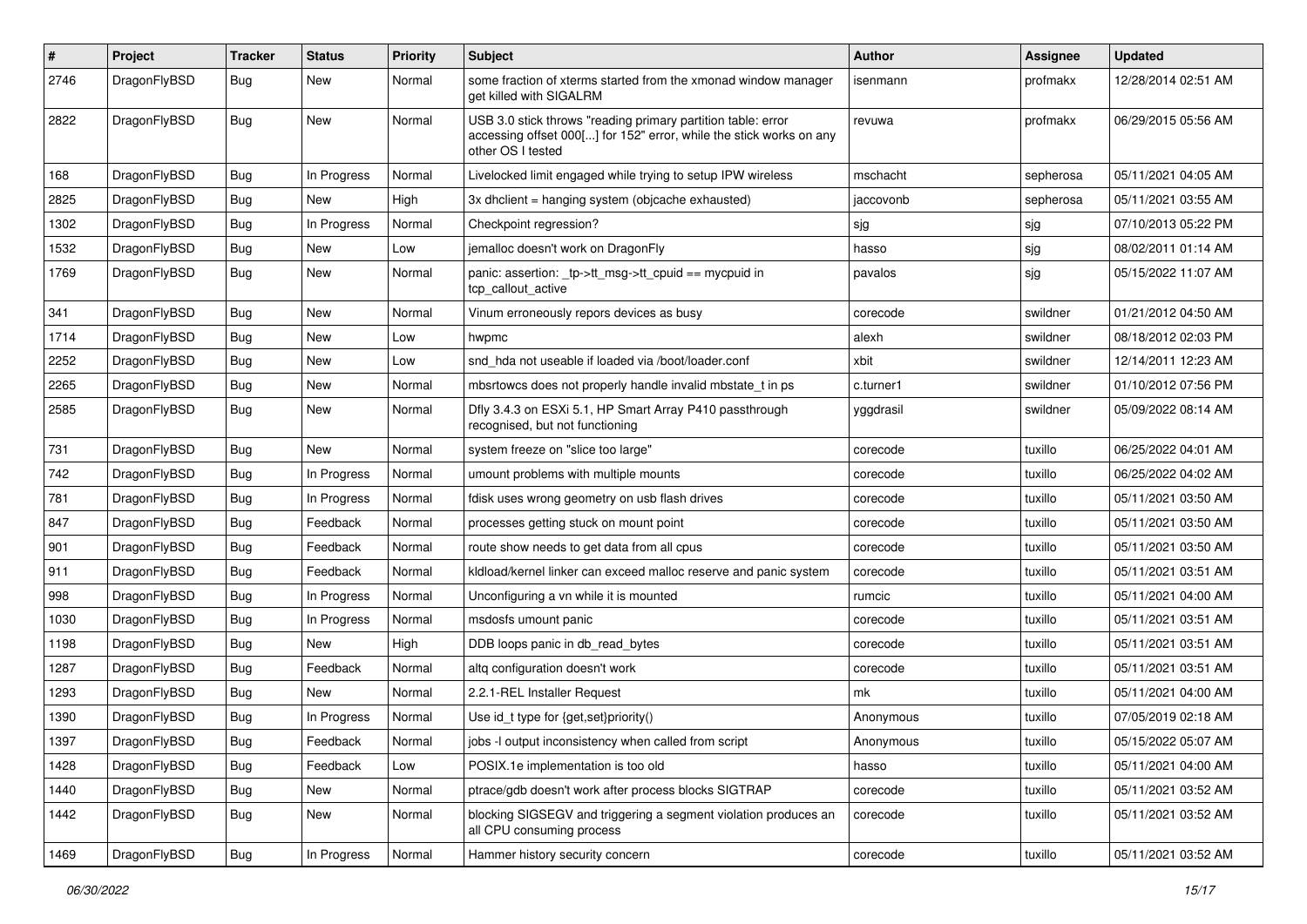| ∦    | Project      | <b>Tracker</b> | <b>Status</b> | <b>Priority</b> | Subject                                                                                    | <b>Author</b>    | <b>Assignee</b> | <b>Updated</b>      |
|------|--------------|----------------|---------------|-----------------|--------------------------------------------------------------------------------------------|------------------|-----------------|---------------------|
| 1474 | DragonFlyBSD | Bug            | New           | Normal          | ithread 1 unexpectedly rescheduled                                                         | corecode         | tuxillo         | 05/11/2021 03:52 AM |
| 1475 | DragonFlyBSD | Bug            | In Progress   | Normal          | kernel blocks with low memory and syscons setting a high res mode<br>/ scrollback          | corecode         | tuxillo         | 05/11/2021 03:52 AM |
| 1528 | DragonFlyBSD | Bug            | In Progress   | Normal          | ktrace does not show proper return values for pipe(2)                                      | corecode         | tuxillo         | 05/11/2021 03:52 AM |
| 1547 | DragonFlyBSD | <b>Bug</b>     | In Progress   | Normal          | disklabel64 automatic sizing                                                               | corecode         | tuxillo         | 05/11/2021 03:52 AM |
| 1556 | DragonFlyBSD | <b>Bug</b>     | New           | Normal          | many processes stuck in "hmrrcm", system unusable                                          | corecode         | tuxillo         | 05/11/2021 03:52 AM |
| 1579 | DragonFlyBSD | <b>Bug</b>     | Feedback      | Normal          | dfly 2.4.1 does not like HP DL360G4p and Smart Array 6400 with<br>MSA <sub>20</sub>        | tomaz.borstnar   | tuxillo         | 06/02/2014 02:44 PM |
| 1583 | DragonFlyBSD | Bug            | In Progress   | Normal          | panic: assertion: cursor->trans->sync_lock_refs > 0 in<br>hammer_recover_cursor            | corecode         | tuxillo         | 05/11/2021 03:53 AM |
| 1584 | DragonFlyBSD | <b>Bug</b>     | In Progress   | Normal          | can't use ssh from jail: debug1: read_passphrase: can't open<br>/dev/tty: Device busy      | corecode         | tuxillo         | 05/11/2021 03:53 AM |
| 1587 | DragonFlyBSD | <b>Bug</b>     | Feedback      | Normal          | can't gdb across fork                                                                      | corecode         | tuxillo         | 05/11/2021 03:54 AM |
| 1700 | DragonFlyBSD | Submit         | In Progress   | Normal          | skip boot2 menu on <enter></enter>                                                         | Johannes.Hofmann | tuxillo         | 05/15/2022 08:35 AM |
| 1819 | DragonFlyBSD | Bug            | In Progress   | Low             | truss - Major revamping task list                                                          | tuxillo          | tuxillo         | 11/27/2021 08:45 AM |
| 1876 | DragonFlyBSD | <b>Bug</b>     | New           | Normal          | devfs in $ ail + logging$ out from console(ttyv1+) -> panic                                | qhwt.dfly        | tuxillo         | 05/31/2022 03:24 PM |
| 1921 | DragonFlyBSD | <b>Bug</b>     | In Progress   | Normal          | we miss mlockall                                                                           | alexh            | tuxillo         | 06/18/2022 04:08 AM |
| 2358 | DragonFlyBSD | Bug            | In Progress   | Normal          | DFBSD v3.0.2.32.g928ca - panic: hammer: insufficient undo FIFO<br>space!                   | tuxillo          | tuxillo         | 05/10/2021 02:50 AM |
| 2416 | DragonFlyBSD | Bug            | New           | Normal          | 'entry can be removed on mounted nfs filesystem                                            | ftigeot          | tuxillo         | 06/03/2014 04:40 AM |
| 2438 | DragonFlyBSD | Submit         | Feedback      | Normal          | <b>TRIM</b> fixes                                                                          | Anonymous        | tuxillo         | 05/11/2021 03:45 AM |
| 2496 | DragonFlyBSD | <b>Bug</b>     | New           | Normal          | NTFS malloc limit exceeded                                                                 | plasmob          | tuxillo         | 02/19/2013 08:47 AM |
| 2717 | DragonFlyBSD | Submit         | Feedback      | Normal          | Out of range numeric handling                                                              | dclink           | tuxillo         | 05/11/2021 04:08 AM |
| 2721 | DragonFlyBSD | Submit         | Feedback      | Low             | Some few zalloc calls to objcache ones replacements                                        | dclink           | tuxillo         | 05/11/2021 04:08 AM |
| 3028 | DragonFlyBSD | Bug            | In Progress   | Normal          | installer: confusion of set/get disk encryption passphrase dialogs                         | liweitianux      | tuxillo         | 06/03/2022 05:13 PM |
| 3145 | DragonFlyBSD | Submit         | In Progress   | Normal          | Update libelf to FreeBSD 12 current and build as base library usable<br>by ports           | davshao          | tuxillo         | 08/20/2021 03:58 PM |
| 3160 | DragonFlyBSD | Submit         | In Progress   | Normal          | State the implementation difference in pkill/pgrep manual                                  | sevan            | tuxillo         | 06/03/2022 05:15 PM |
| 3205 | DragonFlyBSD | <b>Bug</b>     | Feedback      | High            | Go compiler net test failing                                                               | t dfbsd          | tuxillo         | 05/10/2021 02:45 AM |
| 3295 | DragonFlyBSD | Bug            | In Progress   | Normal          | Adapt devel/libvirt for nymm                                                               | tuxillo          | tuxillo         | 11/03/2021 04:56 PM |
| 3314 | DragonFlyBSD | Bug            | New           | Normal          | Bring virtio_console(4) from FreeBSD                                                       | tuxillo          | tuxillo         | 05/29/2022 08:24 AM |
| 3318 | DragonFlyBSD | Bug            | In Progress   | Normal          | Segmenation fault when a process resumed with checkpt exits                                | zabolekar        | tuxillo         | 06/18/2022 08:24 AM |
| 2391 | DragonFlyBSD | <b>Bug</b>     | In Progress   | Normal          | System lock with ahci and acpi enabled on ATI RS690 chipset with<br>SMB600 sata controller | jorisgio         | vadaszi         | 06/03/2015 03:51 PM |
| 2828 | DragonFlyBSD | <b>Bug</b>     | New           | High            | On AMD APUs and Bulldozer CPUs, the machdep.cpu_idle_hlt<br>sysctl should be 3 by default  | vadaszi          | vadaszi         | 05/11/2021 04:07 AM |